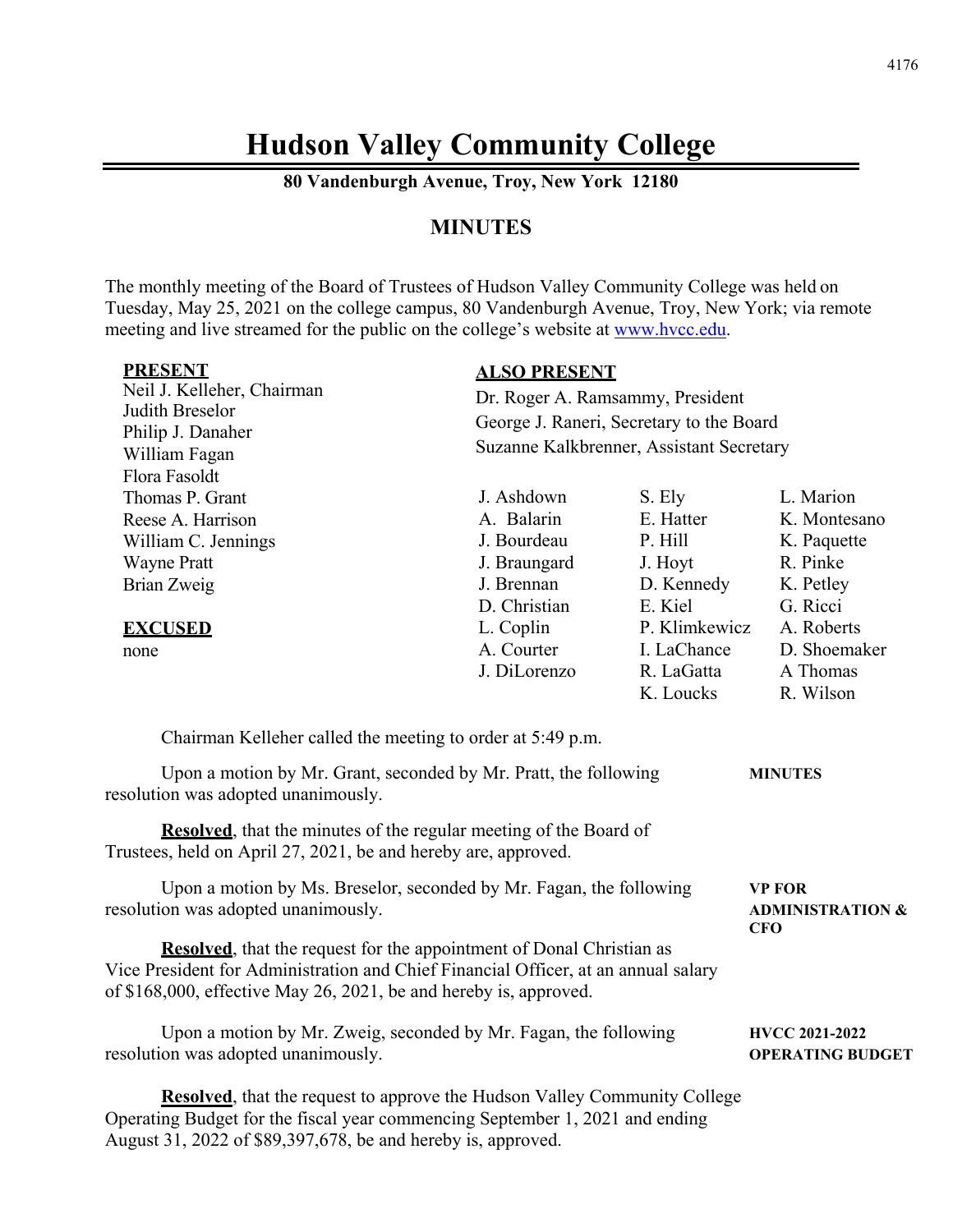Upon a motion by Dr. Jennings, seconded by Mr. Zweig, the following **HVCC 2021-2022** resolution was adopted unanimously. **TUITION & FEE**

 $\Gamma$ 

**SCHEDULE**

**Resolved**, that the request for approval of the Hudson Valley Community College Tuition and Fee Schedule, for the fiscal year commencing September 1, 2021 and ending August 31, 2022, be and hereby is, approved, as follows:

| <b>HUDSON VALLEY COMMUNITY COLLEGE</b><br>Tuition & Fee Schedule 2021-2022 |                           |                                       |                                  |  |  |
|----------------------------------------------------------------------------|---------------------------|---------------------------------------|----------------------------------|--|--|
| 2021-22                                                                    |                           |                                       |                                  |  |  |
|                                                                            | <b>Full-time (annual)</b> | <u>Part-time (per</u><br>credit hour) | Flat Rate per<br>student/course/ |  |  |
|                                                                            |                           |                                       | occurrence                       |  |  |
| <b>Resident Tuition</b>                                                    | \$4,800.00                | \$200.00                              |                                  |  |  |
| <b>Non-Resident Tuition</b>                                                | \$9,600.00                | \$400.00                              |                                  |  |  |
| Out-of-State Tuition                                                       | \$9,600.00                | \$400.00                              |                                  |  |  |
| College in the High School*                                                |                           | \$66.00                               |                                  |  |  |
| Technology Fee                                                             | \$600.00                  | \$25.00                               |                                  |  |  |
| Automotive/Autobody RepairFee                                              |                           |                                       | up to $$50$                      |  |  |
| Capital Chargeback (out-of-state students)                                 | \$300.00                  | \$10.00                               |                                  |  |  |
| CLEP**                                                                     |                           |                                       | \$25.00                          |  |  |
| Credit by Examination                                                      |                           | \$55.00                               |                                  |  |  |
| Dental Hygiene Clinic                                                      |                           |                                       | varies                           |  |  |
| <b>Health Facility Fee</b>                                                 | \$30.00                   | \$2.50                                |                                  |  |  |
| <b>Identification Card Replacement</b>                                     |                           |                                       | \$9.00                           |  |  |
| Lab/Course Fee (including uniforms & tools)                                |                           |                                       | up to \$1,000                    |  |  |
| Late Fee-Immunization                                                      |                           |                                       | \$0.00                           |  |  |
| Late Registration Fee                                                      |                           |                                       | \$60.00                          |  |  |
| <b>Library Fine</b>                                                        |                           |                                       | \$3.00                           |  |  |
| Life Experience Evaluation                                                 |                           | \$50.00                               |                                  |  |  |
| Locker Fee (optional)                                                      |                           |                                       | \$10.00                          |  |  |
| Lost or Damaged Materials (print or audiovisual)                           |                           |                                       | \$70 minimum                     |  |  |
| Parking Fine                                                               |                           |                                       | varies                           |  |  |
| Placement Fee                                                              |                           |                                       | \$9.50                           |  |  |
| Records & Activities Fee                                                   | \$171.00                  | \$14.25                               |                                  |  |  |
| <b>Return Check Fee</b>                                                    |                           |                                       | \$20.00                          |  |  |
| <b>Study Abroad Application</b>                                            |                           |                                       | \$200.00                         |  |  |
| <b>Transcript Fee</b>                                                      |                           |                                       | \$0.00                           |  |  |
| Tuition Deposit (non-refundable)                                           |                           |                                       | \$50.00                          |  |  |
| Tuition Payment PlanFee***                                                 |                           |                                       | \$0.00                           |  |  |
| <b>Vehicle Registration Fee</b>                                            | \$86.50                   | \$7.25                                |                                  |  |  |

 $*$  \$1 increase due to SUNY review, needs to be 1/3 of credit hour rate (200/3=66.67, allowed to round down)

\*\*CLEP College Board also charges an additional fee to the student

\*\*\*HVCC does not charge a fee; the tuition payment plan provider charges a \$50 fee per semester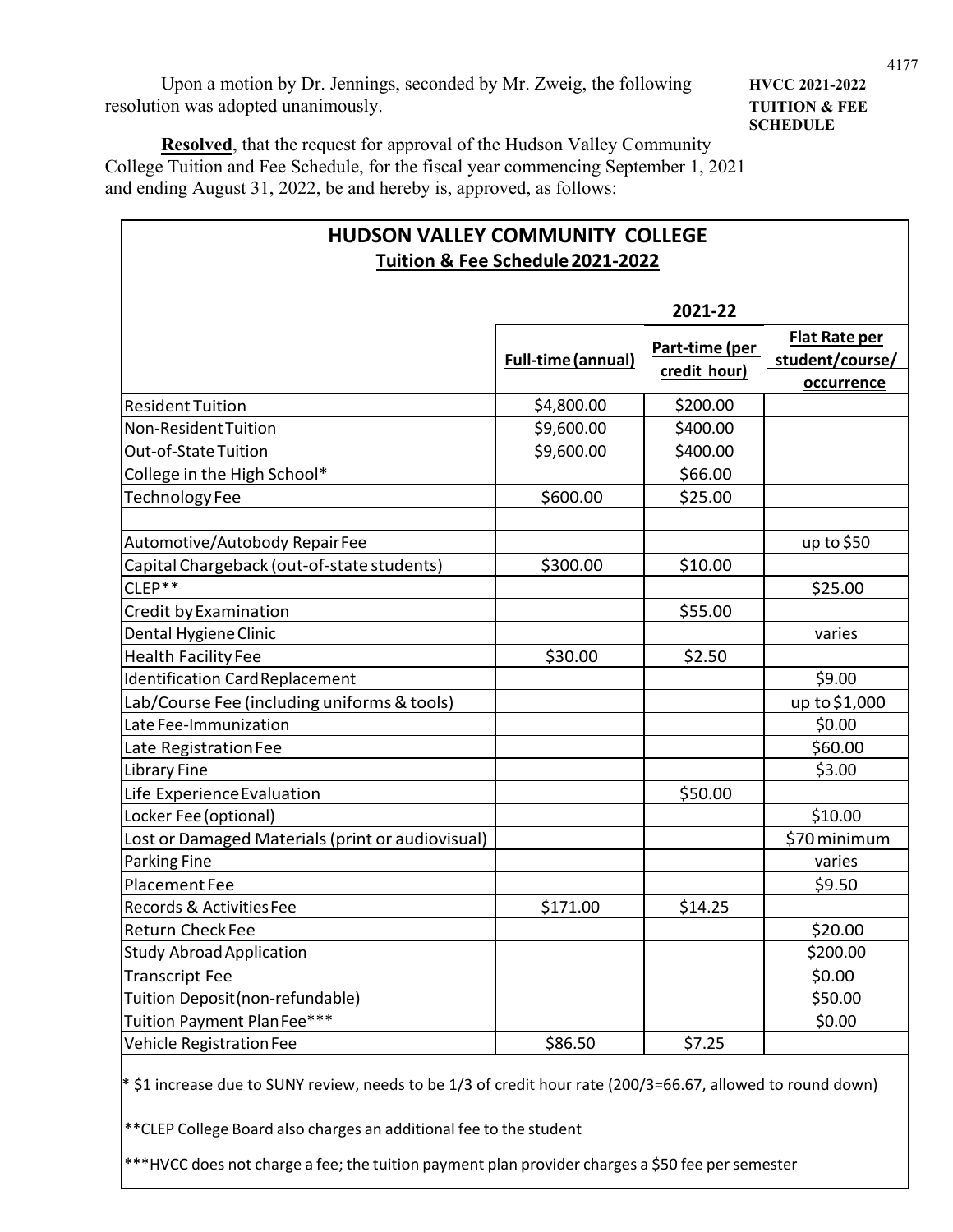Upon a motion by Mr. Danaher, seconded by Dr. Jennings, the following **CURRICULUM** resolution was adopted unanimously. **CHANGES**

**Resolved**, that the following curriculum changes, as recommended by the Academic Senate and the President, be, and hereby are, approved:

### *A. SCHOOL OF HEALTH SCIENCES*

### **1. Health, Physical Education and Exercise Studies**

### *New Courses:*

### **PHED-157 Tennis/Table Tennis**

Creating this course will allow the students the variety of PHED electives needed to fulfill graduation requirements. The same group of PHED electives (small number) have been offered for the last 2 semesters and with COVID-19 we have been limited with capacity caps and room availability (we cannot use field-house or ice rink area). Using outdoor space for the first 8 weeks (Tennis) then indoor space in traditional areas (table tennis) will allow us to maintain social distancing and adhere to COVID protocols.

Beyond COVID-19 reasons the addition of this course will add much needed variety to the programs.

### **PHED-158 Soccer**

Creating this course will allow the students the variety of PHED electives needed to fulfill graduation requirements. The same group of PHED electives (small number) have been offered for the last 2 semesters and with COVID-19 we have been limited with capacity caps and room availability (we cannot use field-house or ice rink area). Using outdoor space for the first 8 weeks will allow us to maintain social distancing and adhere to COVID protocols.

Beyond COVID-19 reasons the addition of this course will add much needed variety to the programs.

### *B. SCHOOL OF BUSINESS AND LIBERAL ARTS*

### **1. English, Foreign Languages and English as a Second Language**

### *New Course:*

### **ENGL-100 Enhanced English Composition I**

Historically, only one third of students who begin with our standalone fundamentals course which is non-credit bearing--eventually complete English Composition I with a C or higher. As Comp I is required in almost all programs—and rightly so—this means that a significant number of students are either forced to retake the class or, worse, do not continue their studies.

In order to address this shortcoming, the EFL department has been working (under the auspices of the SUNY Developmental Learning Community Grant) toward a new model of developmental composition that eliminates the need for sequential remediation.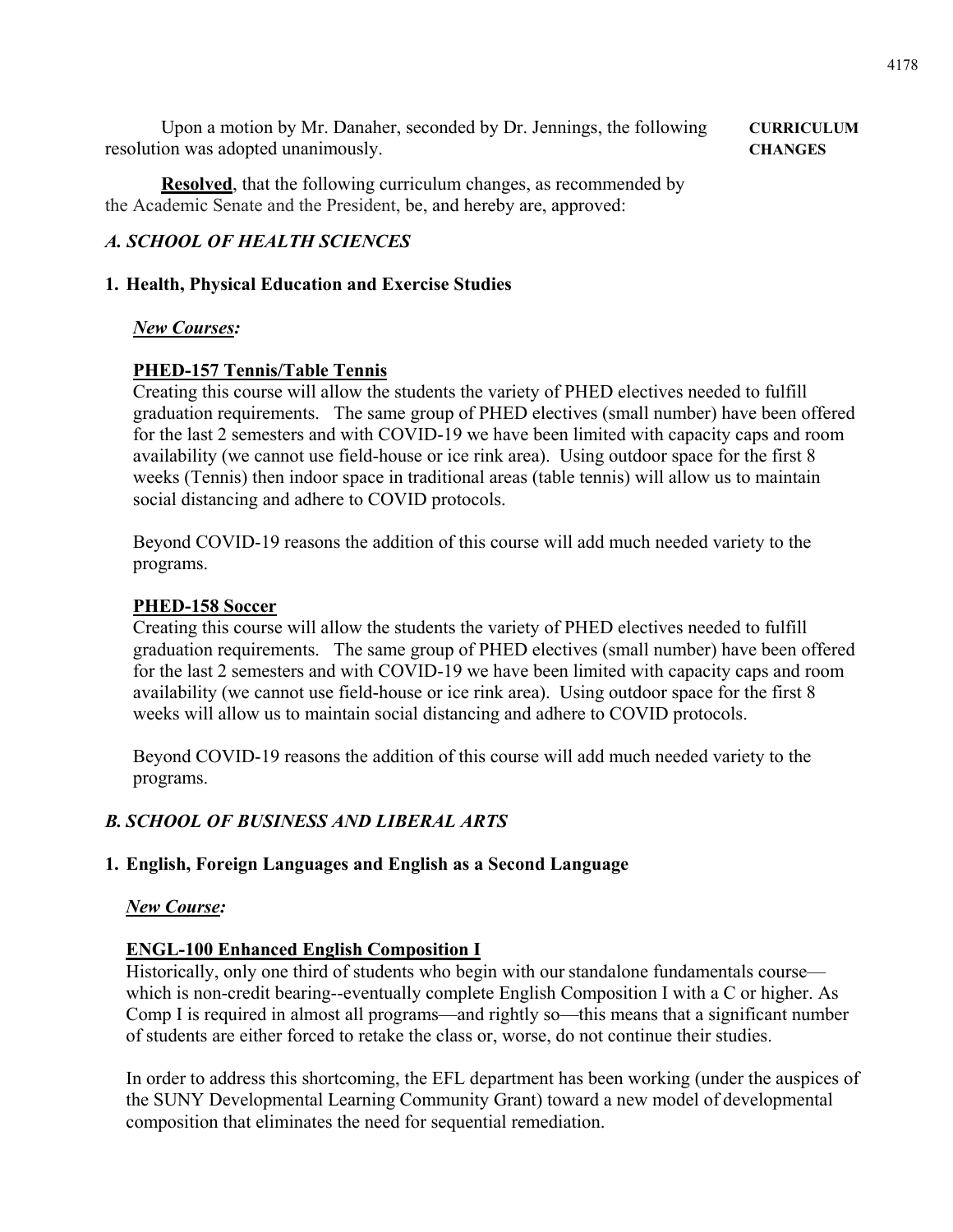The department believes that this new course, coupled with the OER, will allow more students to complete our gateway composition course with a transferrable grade, and that in turn will increase overall persistence and retention.

### **2. Business, Computer Science, & Criminal Justice**

### *New for Credit Micro-Credential:*

### **Introduction to Accounting**

The Introduction to Accounting Micro-Credential is designed for students who would like to gain a basic understanding of the accounting field. The accounting courses will provide the student with the fundamental knowledge of accounting and all courses can be transferred to the Accounting Certificate or AAS programs. Many who will take these courses are looking for advancement in their careers, the ability to learn a new skill set or even continue to earn a certificate or degree.

Objective is to provide students with basic Accounting courses to ascertain if they are interested to further their studies in this field. If so they can continue with the stackable levels and afterward pursue an Accounting Certificate or Accounting AAS. After a student completes the Introduction, Intermediate, Advanced Micro-Credential, they will only need ENGL 101 (English Comp I) and BADM 110 (Bus Law) to meet the Accounting Certificate requirements.

This is a stackable Micro-Credential with students taking the Introduction to Accounting Micro-Credential, then the Intermediate Accounting Micro-Credential, then the Advanced Accounting Micro-Credential. The Introduction Micro-Credential includes courses in Financial Accounting, Personal Finance and either Excel or a computing course. The Accounting Micro-Credentials can be met through either full- or part-time study and through day and online offerings.

### **Intermediate Accounting**

The Intermediate Accounting Micro-Credential is designed for students who would like to gain an intermediate understanding of the accounting field. The accounting courses will provide the student with the fundamental knowledge of accounting and all courses can be transferred to the Accounting Certificate or AAS programs. Many who will take these courses are looking for advancement in their careers, the ability to learn a new skill set or even continue to earn a certificate or degree.

Objective is to provide students with intermediate Accounting courses to further their understanding of accounting. They can continue with the Advanced level and afterward pursue an Accounting Certificate or Accounting AAS. After a student completes the Introduction, Intermediate, Advanced Micro-Credential, they will only need ENGL 101 (English Comp I) and BADM 110 (Bus Law) to meet the Accounting Certificate requirements.

This is a stackable Micro-Credential with students taking the Introduction to Accounting Micro-Credential, followed by the Intermediate Accounting Micro-Credential, then the Advanced Accounting Micro-Credential. The Intermediate Micro-Credential includes courses in Principles of QuickBooks, Advanced Bookkeeping Applications, Accounting Computerized Systems. The Accounting Micro-Credentials can be met through either full- or part-time study and through day and online offerings.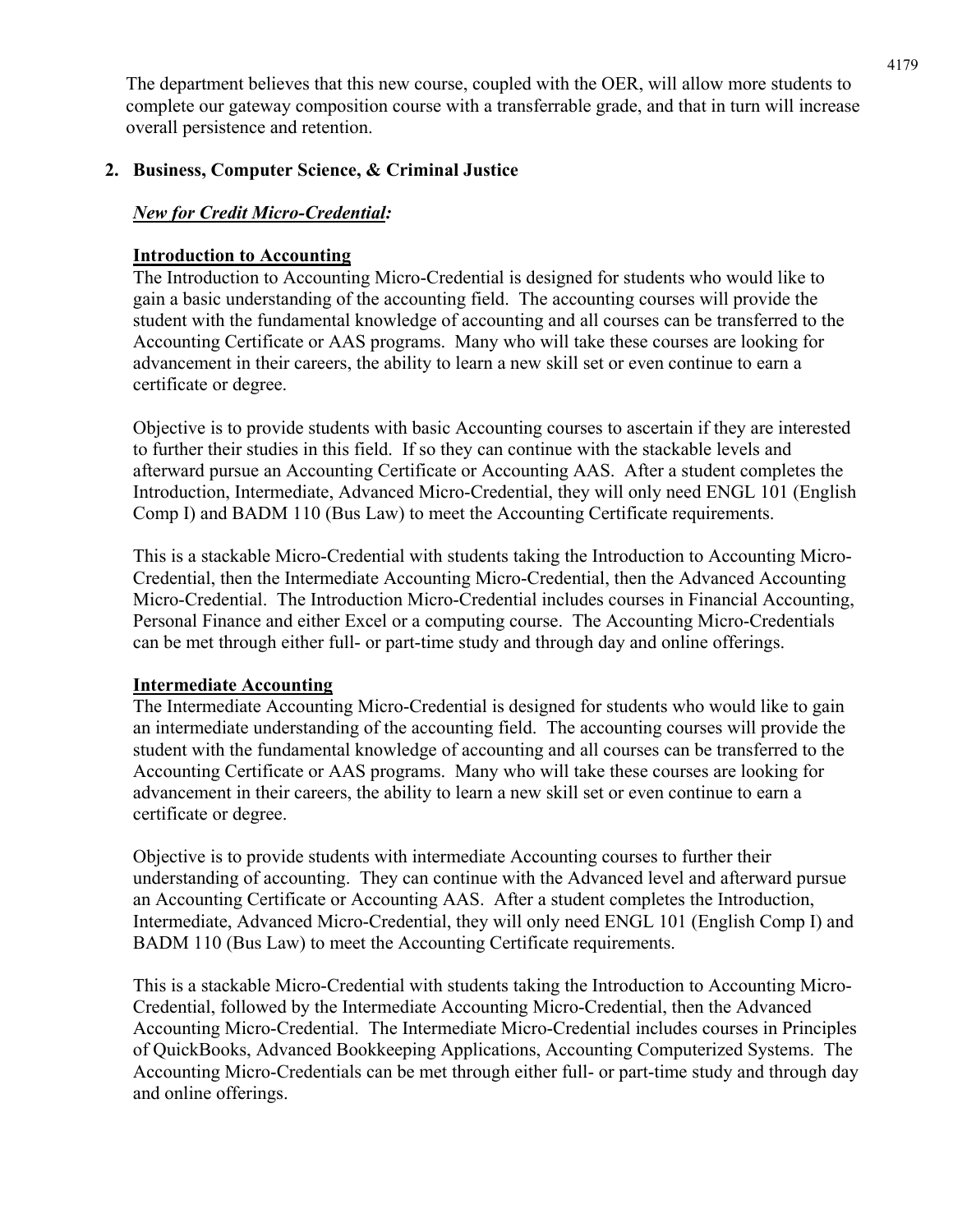### **Advanced Accounting**

The Advanced Accounting Micro-Credential is designed for students who would like to gain a more advanced understanding of the accounting field. The accounting courses will provide the student with core knowledge of accounting and all courses can be transferred to the Accounting Certificate or AAS programs. Many who will take these courses are looking for advancement in their careers, the ability to learn a new skill set or even continue to earn a certificate or degree.

Objective is to provide students with advanced Accounting courses to further their understanding of accounting. They can now pursue an Accounting Certificate or Accounting AAS. After a student completes the Introduction, Intermediate, Advanced Micro-Credential, they will only need ENGL 101 (English Comp I) and BADM 110 (Bus Law) to meet the Accounting Certificate requirements. Note ACTG 111 or ACTG 210 will not apply to the certificate program unless a student has taken the Introduction Micro-Credential.

This is a stackable Micro-Credential with students taking the Introduction to Accounting Micro-Credential, followed by the Intermediate Accounting Micro-Credential, then the Advanced Accounting Micro-Credential. The Advanced Micro-Credential includes courses in Managerial Accounting or Federal Income Tax and Quantitative Business Applications. The Accounting Micro-Credentials can be met through either full- or part-time study and through day and online offerings.

### **Introduction to Data Analytics**

Data analytics is one of the top skills needed in employment areas. In knowledge heavy areas like the Greater Capital District, and the Tech valley area, data analytics jobs go unfilled. According to Bureau of Labor, and surveys conducted, data analytics is one of the quickest and lucrative fields. This is an area which requires skills and training many students, professionals and others do not receive.

### **Advanced Data Analytics**

Data analytics is one of the top skills needed in employment areas. In knowledge heavy areas like the Greater Capital District, and the Tech Valley area, data analytics jobs go unfilled. According to Bureau of Labor, and surveys conducted, data analytics is one of the fastest growing (>30% growth) and lucrative fields. This is an area which requires skills and training many students, professionals and others do not receive.

The Advanced Data Analytics Micro-Credential can be taken on its own or part of a stackable Micro-Credential with students taking the Introduction to Data Analytics Micro-Credential which focuses on economic and business analytic courses, followed by the Advanced Data Analytics Micro-Credential with a focus on core computer science courses and statistics. The Data Analytics Micro-Credentials can be met through either full- or part-time study and through day and online offerings.

### **Introduction to Entrepreneurship**

The Introduction to Entrepreneurship Micro-Credential is designed to provide aspiring and existing entrepreneurs with basic entrepreneurial skills and business education skills to launch a new business. The program aims to increase the likelihood of success by reinforcing the concepts and skills necessary to create, design and launch a successful new business. This program provides the entrepreneurial skills needed by those whose dream is to run their own business or to become a driver of innovation in an established company. At the same time, those who already own a business will find that it helps them to advance their skill set.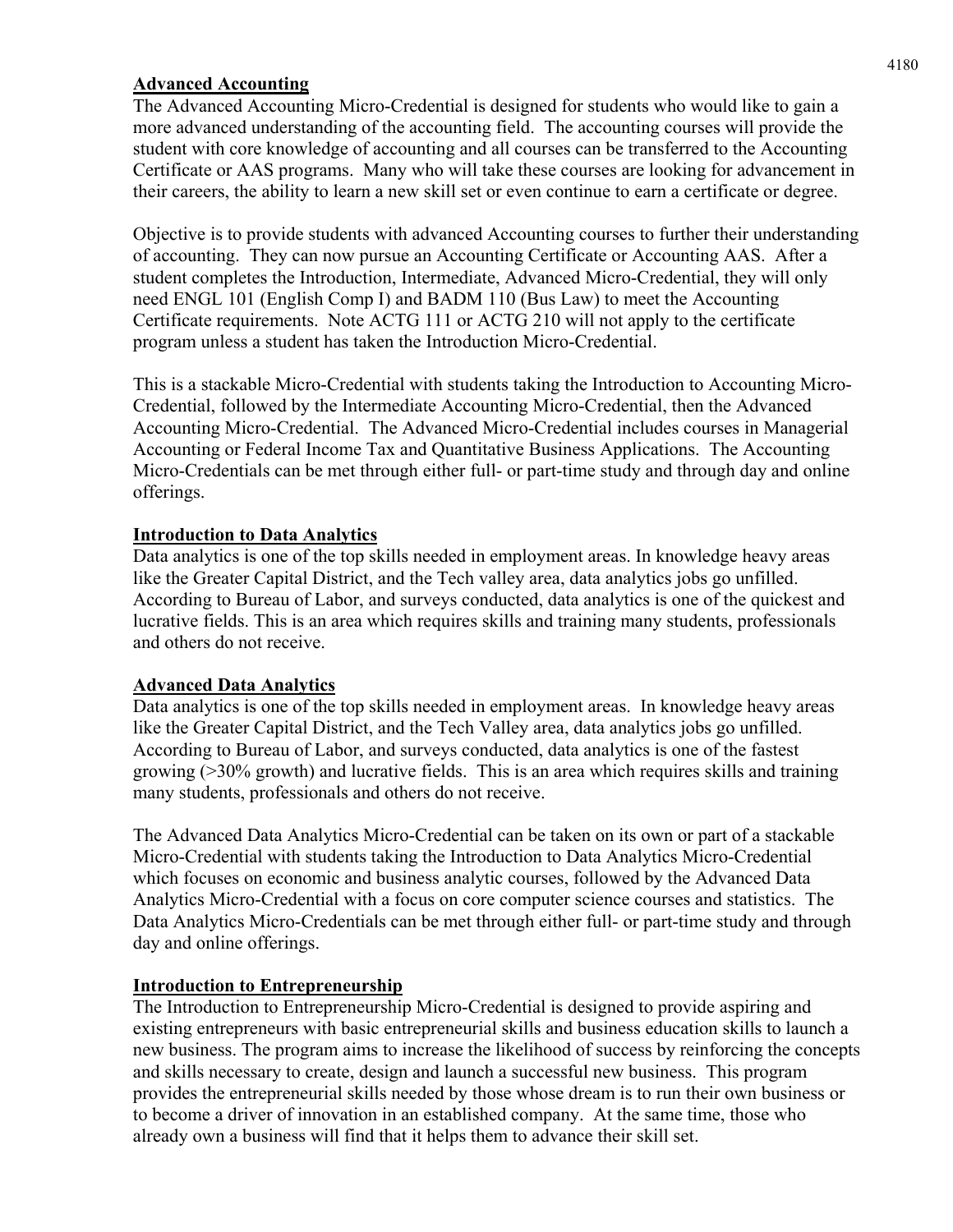Objective is to provide students with basic business courses with a focus on the early stages of entrepreneurship to eventually launch their own business. Key learning objectives include understanding what it takes to be an entrepreneur, the entrepreneurship process and marketing. Students can continue with the Intermediate and Advanced Micro-Credential and pursue an Entrepreneurship Certificate or Entrepreneurship AAS. After a student completes the Introduction, Intermediate, Advanced Micro-Credential, they will have met the requirements for the Entrepreneurship Certificate.

This is a stackable Micro-Credential with students taking the Introduction to Entrepreneurship Micro-Credential, followed by the Intermediate Entrepreneurship Micro-Credential, then the Advanced Entrepreneurship Micro-Credential which leads to a Certificate in Entrepreneurship. Key courses include Introduction to Entrepreneurship, Entrepreneurial Process and Principles of Marketing. The Entrepreneurship Micro-Credentials can be met through either full- or part-time study and through day and online offerings.

### **Intermediate Entrepreneurship**

The Intermediate Entrepreneurship Micro-Credential is designed to provide aspiring and existing entrepreneurs with intermediate entrepreneurial skills and business education skills to launch a new business. The program aims to increase the likelihood of success by reinforcing the concepts and skills necessary to create, design and launch a successful new business. This program provides the entrepreneurial skills needed by those whose dream is to run their own business or to become a driver of innovation in an established company. At the same time, those who already own a business will find that it helps them to advance their skill set.

Objective is to provide students with intermediate business courses with a focus on the early stages of entrepreneurship to eventually launch their own business. Key learning objectives include legal issues, process of financial management and learning about the sales process and sales management. Students can continue with the Advanced Micro-Credential and pursue an Entrepreneurship Certificate or Entrepreneurship AAS. After a student completes the Introduction, Intermediate, Advanced Micro-Credential, they will have met the requirements for the Entrepreneurship Certificate.

This is a stackable Micro-Credential with students taking the Introduction to Entrepreneurship Micro-Credential, followed by the Intermediate Entrepreneurship Micro-Credential, then the Advanced Entrepreneurship Micro-Credential which leads to a Certificate in Entrepreneurship. Key courses for the Intermediate Micro-Credential includes Legal Issues in Entrepreneurship, Entrepreneurial Finance and Selling and Sales Management. The Entrepreneurship Micro-Credentials can be met through either full- or part-time study and through day and online offerings.

### **Advanced Entrepreneurship**

The Advanced Entrepreneurship Micro-Credential is designed to provide aspiring and existing entrepreneurs with advanced entrepreneurial skills and business education skills to launch a new business. The program aims to increase the likelihood of success by reinforcing the concepts and skills necessary to create, design and launch a successful new business. This program provides the entrepreneurial skills needed by those whose dream is to run their own business or to become a driver of innovation in an established company. At the same time, those who already own a business will find that it helps them to advance their skill set.

Objective is to provide students with advanced business courses with a focus on the early stages of entrepreneurship to eventually launch their own business. Key learning objectives include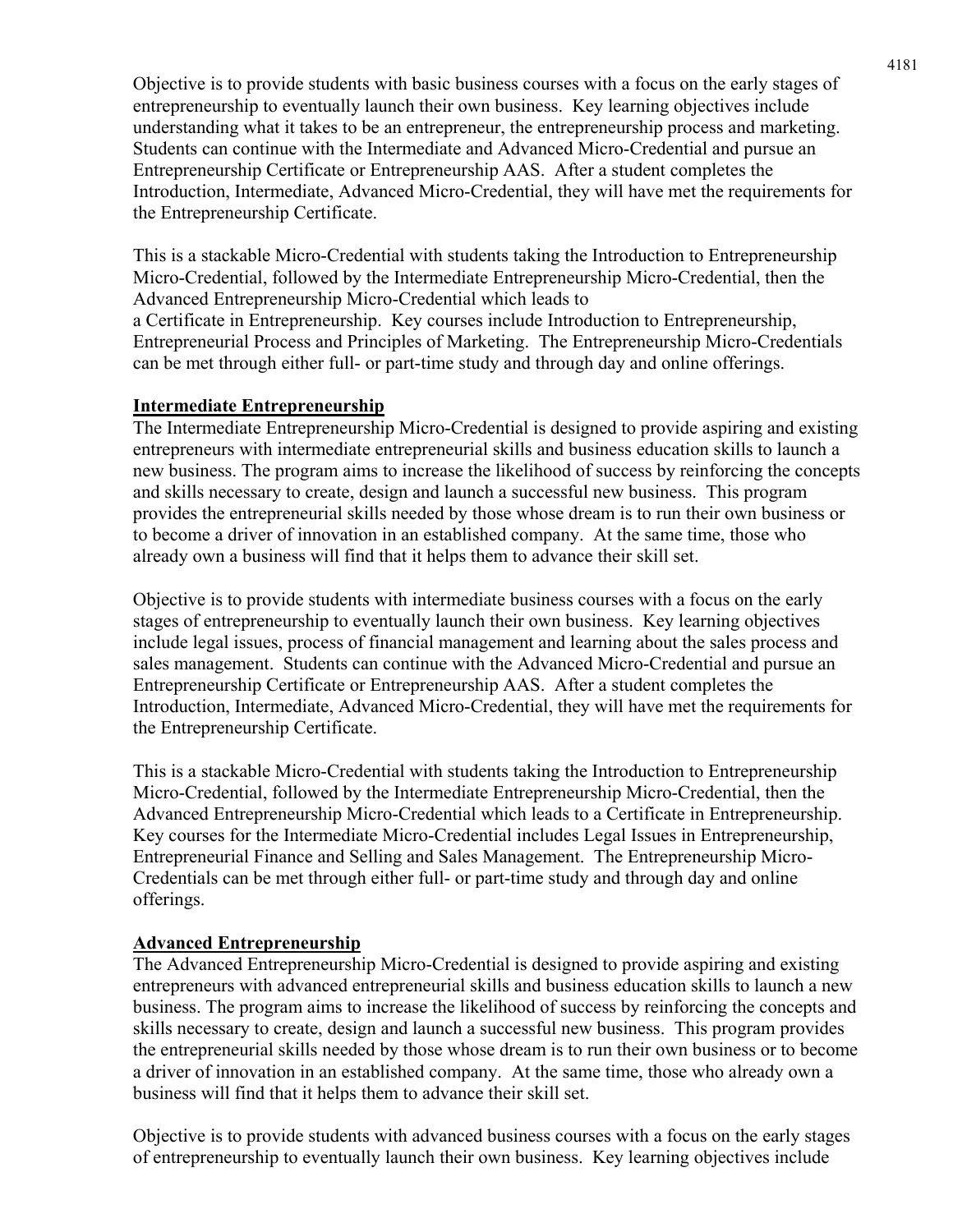strategy where a student will create a full business plan, organization and management and understanding the needs for data analysis through statistics. After completing the Advanced Micro-Credential, students will meet all requirements for the Certificate in Entrepreneurship. Students can continue with pursuing the Entrepreneurship AAS. After a student completes the Introduction, Intermediate, Advanced Micro-Credential, they will have met the requirements for the Entrepreneurship Certificate.

This is a stackable Micro-Credential with students taking the Introduction to Entrepreneurship Micro-Credential, followed by the Intermediate Entrepreneurship Micro-Credential, then the Advanced Entrepreneurship Micro-Credential which leads to a Certificate in Entrepreneurship. Key courses for the Advanced Micro-Credential includes Entrepreneurial Strategy, Organization and Management and Statistics. The Entrepreneurship Micro-Credentials can be met through either full- or part-time study and through day and online offerings.

### **3. Liberal Arts and General Studies**

### **Diversity, Equity, and Inclusion: Cultural Diversity**

SUNY and a number of national experts have called upon our campuses to do more on the areas of Diversity, Equity, and Inclusion (DEI). There are a number of areas in the realm of DEI which need greater support. These areas include inclusivity, equity, understanding of a multitude of systematic and experiential issues. Employers indicate that ability to work with a range of diverse individuals is one of the top 10 skills all new employees need (Forbes, 2019).

| Upon a motion by Mr. Harrison, seconded by Mr. Fagan, the following<br>resolution was adopted unanimously.<br><b>Resolved</b> , that the request to approve changes to Academic Standing Policy,<br>as recommended by the Academic Senate and the President, be, and hereby is,<br>approved, as attached hereto as Exhibit A.                                    | <b>ACADEMIC SENATE</b><br><b>RECOMMENDATIONS-</b><br><b>ACADEMIC STANDING</b><br><b>POLICY</b>                                                    |
|------------------------------------------------------------------------------------------------------------------------------------------------------------------------------------------------------------------------------------------------------------------------------------------------------------------------------------------------------------------|---------------------------------------------------------------------------------------------------------------------------------------------------|
| Upon a motion by Ms. Breselor, seconded by Mr. Pratt, the following<br>resolution was adopted unanimously.<br><b>Resolved</b> , that the request to approve changes to the Federal Satisfactory<br>Academic Progress Standards Policy, as recommended by the Academic Senate<br>and the President, be, and hereby is, approved, as attached hereto as Exhibit B. | <b>ACADEMIC SENATE</b><br><b>RECOMMENDATIONS-</b><br><b>FEDERAL</b><br><b>SATISFACTORY</b><br><b>ACADEMIC PROGRESS</b><br><b>STANDARDS POLICY</b> |
| Upon a motion by Mr. Fagan, seconded by Mr. Grant, the following<br>resolution was adopted unanimously.                                                                                                                                                                                                                                                          | <b>FSA LOAN</b><br><b>REFINANCING</b>                                                                                                             |
| <b>Resolved</b> , that the request to approve the following resolution, as recommended<br>for approval of the following resolution, as recommended by the Faculty Student<br>Association Board of Directors and the President, be, and hereby is, approved, as follows:                                                                                          |                                                                                                                                                   |
|                                                                                                                                                                                                                                                                                                                                                                  |                                                                                                                                                   |

**WHEREAS**, the Board of Trustees (the "Board of Trustees") of Hudson Valley Community College (the "College") has determined that it is in the best interest of the College to amend existing agreements with the Faculty Student Association of Hudson Valley Community College, Inc. (the "Association") in order to facilitate the Association's refinance of an existing loan, the proceeds of which were used to construct a parking garage (the "Parking Garage") through a term loan with Manufacturers and Traders Trust Company (the "Bank") in a principal amount not to exceed \$5,700,000 (the "Term Loan").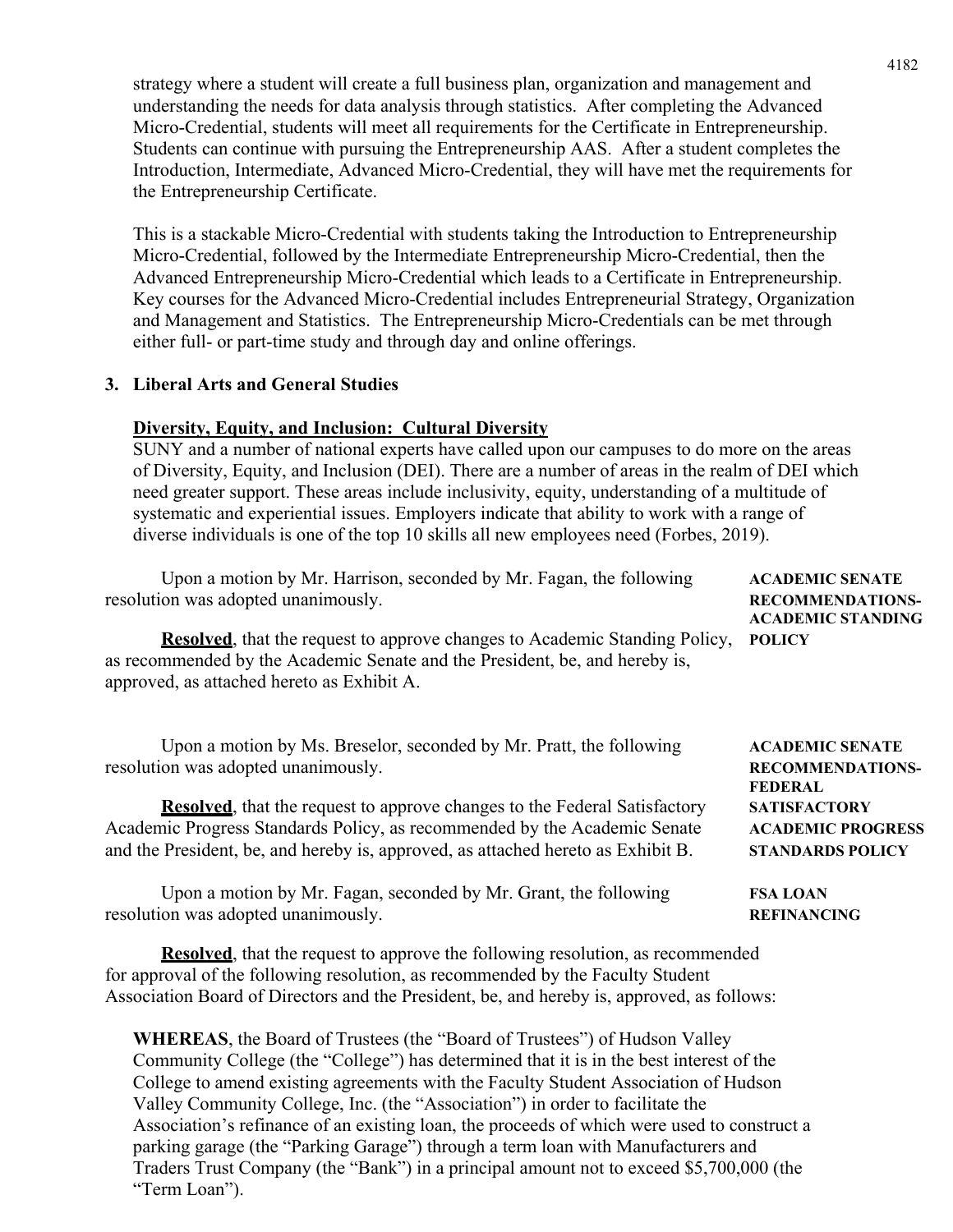### **NOW, THEREFORE, IT IS HEREBY RESOLVED BY THE BOARD OF TRUSTEES OF THE COLLEGE AS FOLLOWS:**

1. That the College is authorized to enter into such amendments to the existing facility lease agreement and the ground lease agreement, each among the College, the Association and the County of Rensselaer as Trustee for the College, necessary to facilitate the Term Loan.

2. That the College is authorized to take any and all actions, and to execute or approve, as applicable, and deliver such documents, agreements, certificates, notes, obligations, instruments and other undertakings, as may be reasonably necessary and appropriate for the Association to obtain the Term Loan.

3. That all actions and all of the documents, agreements, certificates, notes, obligations, instruments and other undertakings executed and delivered on behalf of the College in order to carry out the purposes and intent of this Resolution shall be and are duly approved and authorized.

4. That all actions heretofore taken, and all documents, agreements, certificates, notes, obligations, instruments and other undertakings executed and delivered, by the College in connection with carrying out the purposes and intent of this Resolution are hereby ratified and approved for all purposes.

5. That each of the following individuals (each an "Authorized Representative") is hereby authorized on behalf of the College to execute any and all documents, agreements, certificates, notes, obligations, instruments and other undertakings and take any and all action reasonably necessary and appropriate to carry out the purposes and intent of this Resolution:

President of the College

6. Notwithstanding any other provisions of this Resolution, each Authorized Representative is authorized to assent to and do such further acts and execute and deliver such other documents, agreements, certificates, notes, obligations, instruments and other undertakings as he or she may deem reasonable and appropriate to effectuate the transactions contemplated by these Resolutions.

7. That this Resolution shall take effect immediately.

Upon a motion by Mr. Harrison, seconded by Mr. Fagan, the following **CHANGES TO** resolution was adopted unanimously. **STUDENT SENATE**

**CONSTITUTION**

**Resolved**, that the request for approval of modifications to Article III, Section 2 and Article IV, paragraph 1 of the Student Senate Constitution, as recommended by the Faculty Student Association Board of Directors and the President, be, and hereby is, approved. It shall read as follows:

### **Article III –Governance**

The executive powers granted hereinafter are with the Student Senate. It shall be the responsibility of the Student Senate to implement the provisions of this Constitution and the Student Senate By-Laws.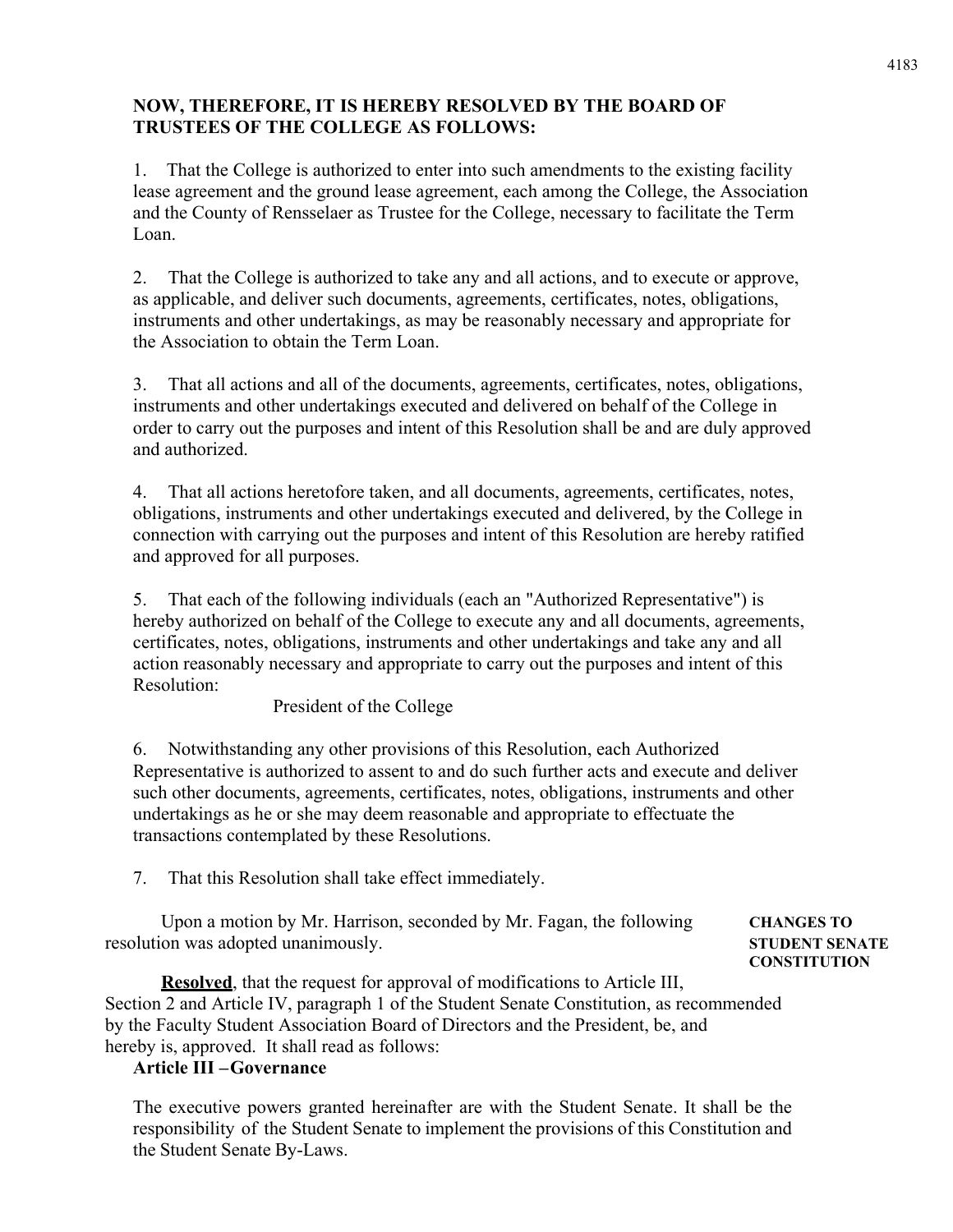### **Section Two-Duties and Powers**

The Student Senate shall make all standing rules necessary to its operation with the approval of theFaculty Student Association of Hudson Valley Community College, Inc., Board of Directors, (FSA Board of Directors), and College Board of Trustees.

The Student Senate shall provide effective communication to the students of the College in regards to every facet of the College and the broader community.

The Student Senate shall review the policies and procedures of student-recognized clubs and StudentSenate committees and shall have the authority to reject all policies and procedures which it deems inconsistent with the best interests of the student body or the Constitution orBy-Laws.

The Student Senate shall determine the student activity fee and the athletic fee, subject to the approval of the FSA Board of Directors and the College Board of Trustees. The Student Senate shall pay the FSA for thecost incurred for the audit of Student Senate financial records.

The Student Senate shall charter student clubs andorganizations.

The Student Senate shall provide for proper and just student body elections and tabulation ofresults. When included in the annual budget, compensation may be made to Student Senate Executive Officers,

Senators, and The Hudsonian staff. When included in the annual budget, Student Senate Executive Officers and The Hudsonian staff may receive compensation if approved by the Director of Student Life ordesignee. No student shall be compensated beyond the amount they were billed fortuition.

Compensation levels shall be established and approved by the Student Senate and the Director of Student Life or designee, annually, as part of the budget process.

### **Article IV – Executive Officers, Senators and Class Presidents**

The student body shall elect from its membership, by a majority vote of those casting votes in the election, a President, Vice-President, Treasurer and Secretary (Executive Officers). Each of the senior and freshman classes shall elect one Senator from each of the following academic divisions: School of Business and Liberal Arts, School of Science, Technology, Engineering, and Math (STEM), School of Health Sciences, and including non-matriculated students. One Class President shall be elected by its representative membership from each of the freshmen class and seniorclass.

### **INFORMATION ITEMS INFORMATION**

The following information items were noted: **ITEMS**

### **A. FULL TIME NON-TEACHING PROFESSIONAL**

1. EOC Lauren Wickizer, Counselor, Instructional Services Educational Opportunity Center, f/t appt., eff.  $7/1/21$  \$45,000/yr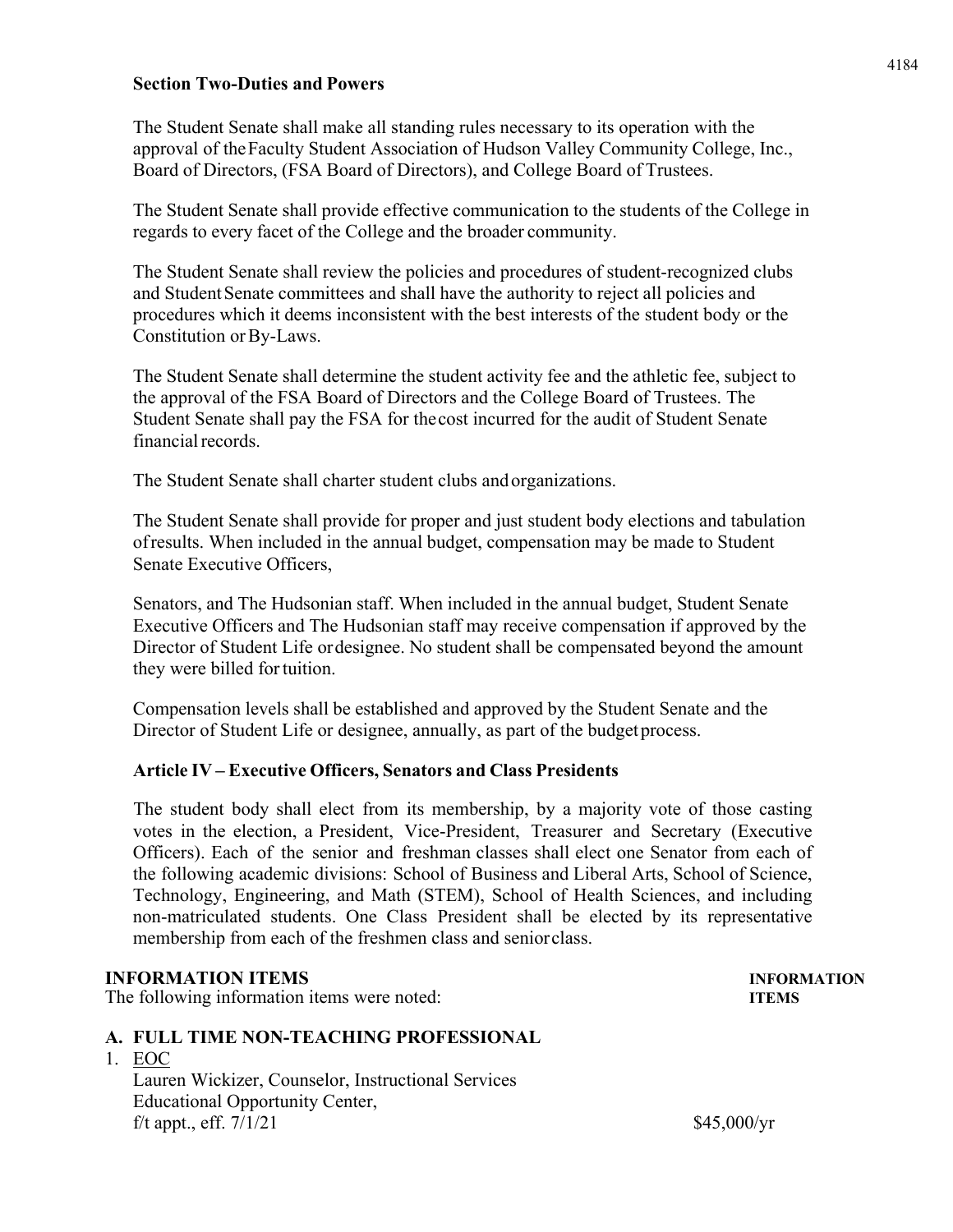|    | <b>B. PART TIME FACULTY</b><br>1. School of Business and Liberal Arts<br>Susan Boddie, Instructor<br>Fine Arts, Theatre Arts and Digital Media<br>$p/t$ appt., (shelf) eff. $5/12/21$ or thereafter                           | $$1,113$ /sch |
|----|-------------------------------------------------------------------------------------------------------------------------------------------------------------------------------------------------------------------------------|---------------|
|    | Emily Cameron, Instructor<br>Fine Arts, Theatre Arts and Digital Media<br>$p/t$ appt., (shelf) eff. $5/12/21$ or thereafter                                                                                                   | $$1,113$ /sch |
|    | Elizabeth Lehmann, Instructor<br>Fine Arts, Theatre Arts and Digital Media<br>$p/t$ appt., (shelf) eff. $5/12/21$ or thereafter                                                                                               | $$1,113$ /sch |
|    | Steven Mazzocone, Instructor<br>Fine Arts, Theatre Arts and Digital Media<br>$p/t$ appt., (shelf) eff. $5/12/21$ or thereafter                                                                                                | $$1,113$ /sch |
|    | Kelly McKay, Instructor<br>Fine Arts, Theatre Arts and Digital Media<br>$p/t$ appt., (shelf) eff. $5/12/21$ or thereafter                                                                                                     | $$1,113$ /sch |
|    | Mia Scirocco-Rhodes, Instructor<br>Fine Arts, Theatre Arts and Digital Media<br>$p/t$ appt., (shelf) eff. $5/12/21$ or thereafter                                                                                             | $$1,113$ /sch |
| 1. | C. PART TIME NON-TEACHING PROFESSIONAL<br><b>School of Business and Liberal Arts</b><br>Sarah Kennedy, Part-time Advisor,<br>Liberal Arts and General Studies Advisement Center,<br>$p/t$ appt., eff. $5/13/21$ or thereafter | \$30.00/hr.   |
|    | <b>D. RESIGNATIONS</b><br>1. Tunde Balogan, Associate Bursar, Finance, eff. 5/14/2021<br>2. Megan Croce, Technical Assistant, Business, Computer Sciences, Criminal Justice, eff. 6/25/21                                     |               |

- 3. Marie Redick, Assistant Professor, Engineering, Architecture, Construction, and Mathematics Department, eff. 8/27/21
- 4. Sarah Sherlock, Advising Specialist, Liberal Arts & Individual Studies, eff. 5/14/21

### **E. HVCC MONTHLY FINANCIAL REPORTS**

- 1. 2020-2021 Fiscal Year Operating Budget Summary as of 4/30/2021
- 2. Capital Expenditures, April 2021 and cumulative

### **F. FACULTY STUDENT ASSOCIATION FINANCIAL REPORTS**

1. FSA Financial Statements, as of 4/30/21

### **G. ADVISORY BOARD APPOINTMENTS**

- 1. Fine Arts, Theatre Arts and Digital Media Sandra Boynton, Performer, Director, Adjunct Faculty Member
- 2. Heating, Air Conditioning, Refrigeration Technical Services Brian Hart, Vice President, George J. Martin & Son, Inc. Greg Thomsen, Service Director, Colonie Mechanical Contractors, Inc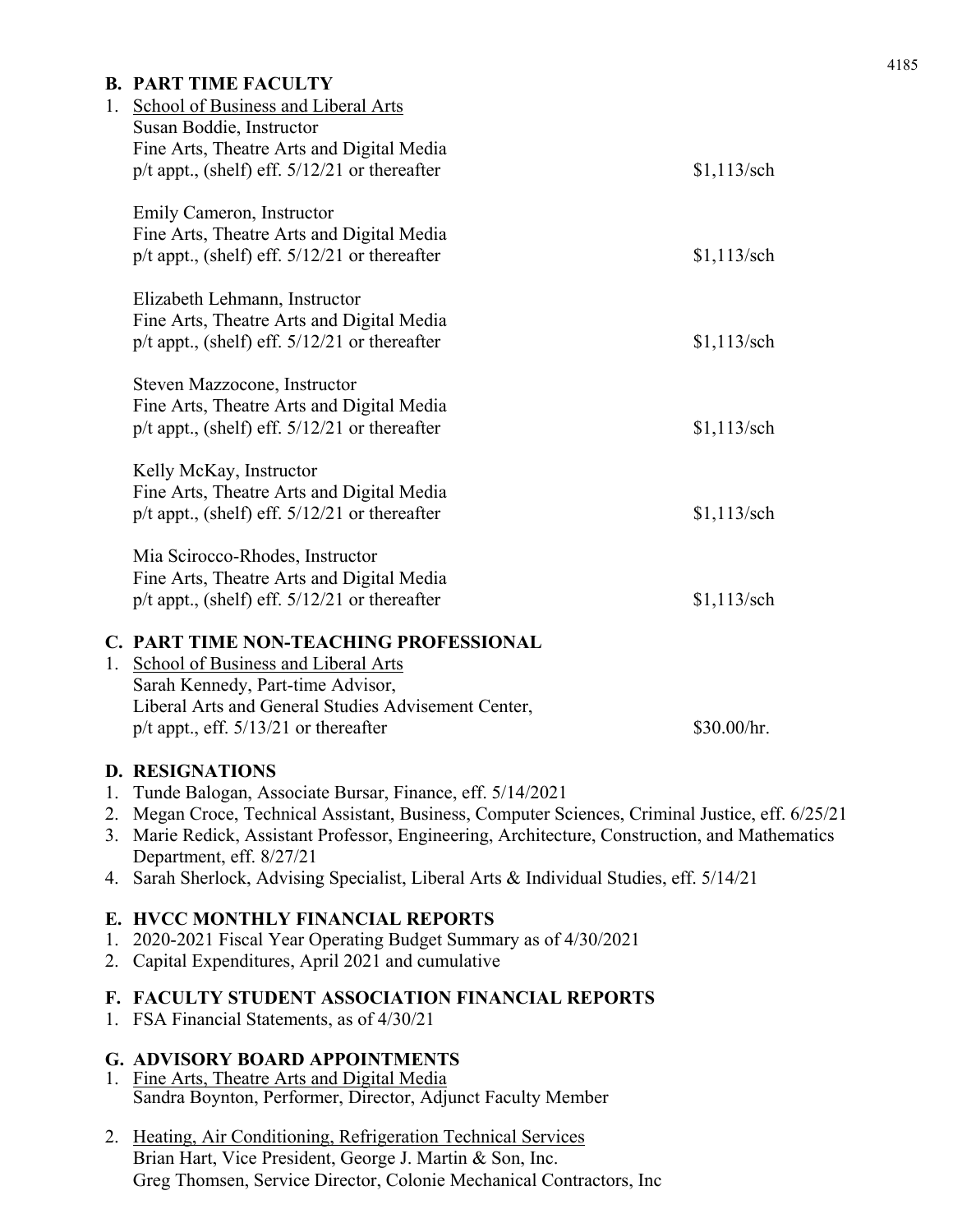### **JUNE MEETING**

The next monthly meeting of the Board of Trustees will be held on Tuesday, June 22, 2021.

Upon a motion by Dr. Jennings, seconded by Mr. Fagan, the meeting **ADJOURNMENT** was adjourned at 5:56 p.m.

Suzanne Vallbrenn Suzanne Kalkbrenner

Assistant Secretary to the Board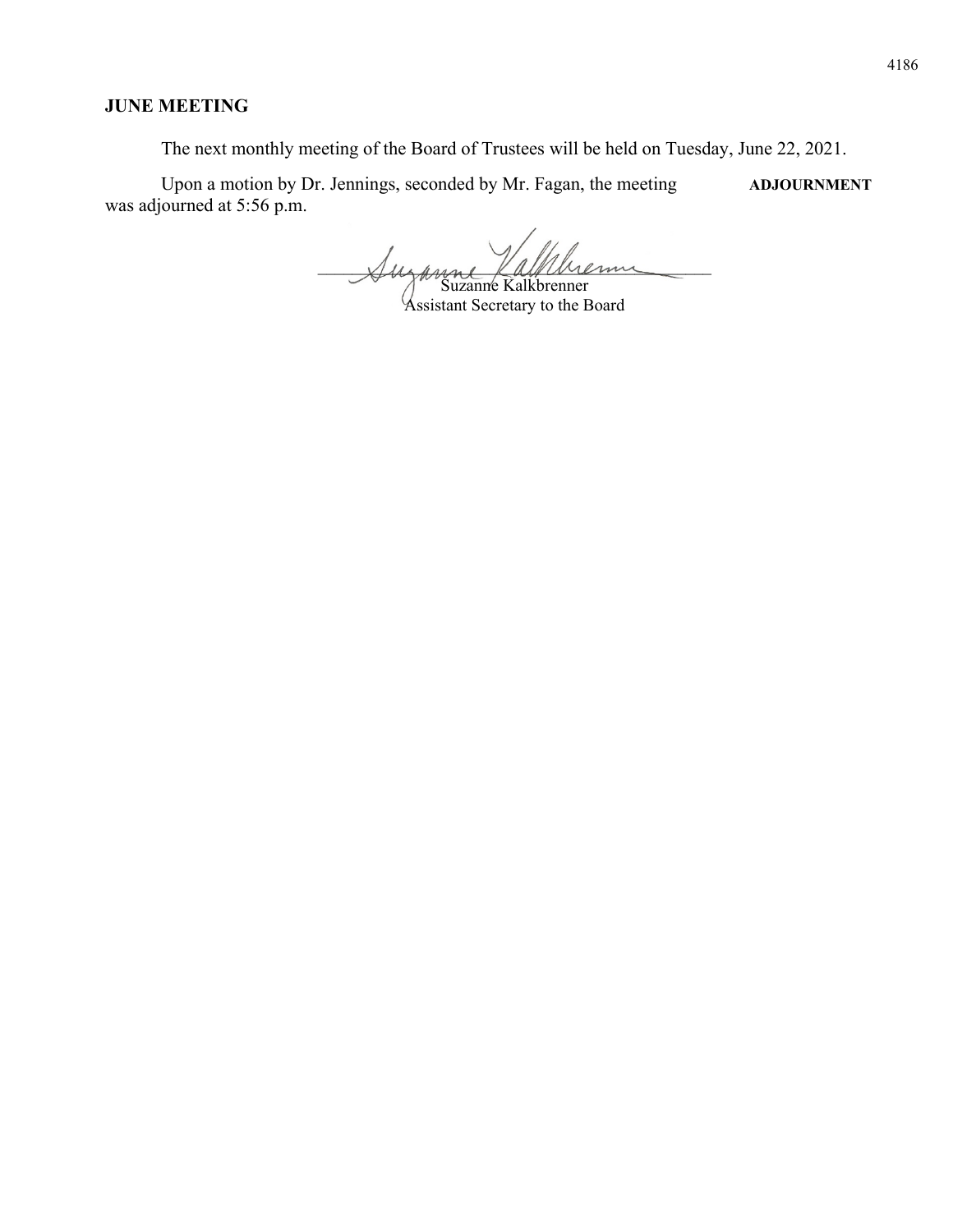Title of Proposal: Revisions to Academic Standing Policy

#### 1. Text of New Policy:

#### **Academic Standing Policy**

All students attending Hudson Valley Community College in a fall, spring or summer semester will be reviewed for academic standing. A student must be in good academic standing for purposes of participation in intercollegiate athletics, the Student Senate, the student newspaper staff and other campus activities as may be defined.

The grade point average (GPA) criteria in the chart below is used to determine academic standing for students who have cumulatively attempted three or more college-level credits. Students who have cumulatively attempted less than three college-level credits will be considered in good academic standing. Students who attempt only remedial courses in a semester do not attain a term GPA and will remain in the academic standing assigned in the most recently attended semester.

| Category            | Good Academic Standing   | Academic Support                                  | Academic Warning                                 | <b>Academic Probation</b>                               |  |  |
|---------------------|--------------------------|---------------------------------------------------|--------------------------------------------------|---------------------------------------------------------|--|--|
| Criteria            | Term and cumulative GPAs | Term or cumulative GPA                            | After a semester of                              | After a semester of                                     |  |  |
|                     | $are > or = 2.0$ .       | $<$ 2.0 OR after a semester                       | Academic Support, term                           | Academic Warning, term                                  |  |  |
|                     |                          | of academic warning or                            | and cumulative GPAs $\lt$                        | and cumulative GPAs $<$                                 |  |  |
|                     |                          | probation, term GPA is $>$                        | 2.0.                                             | 2.0.                                                    |  |  |
|                     |                          | or $= 2.0$ and cumulative                         |                                                  |                                                         |  |  |
|                     |                          | $GPA < 2.0$ .                                     |                                                  |                                                         |  |  |
| Required<br>Student | N/A                      | Student is encouraged to<br>meet with an academic | Student must meet with an<br>academic advisor to | Student must meet with the<br>department chairperson or |  |  |
| Action              |                          | advisor to discuss                                | discuss strategies for                           | designee to review                                      |  |  |
|                     |                          | academic supports                                 | academic success prior to                        | established strategies for                              |  |  |
|                     |                          | available.                                        | starting classes and is                          | academic success and                                    |  |  |
|                     |                          |                                                   | encouraged to register for a                     | discuss future plans. The                               |  |  |
|                     |                          |                                                   | designated student success                       | student must also register                              |  |  |
|                     |                          |                                                   | course.                                          | for a designated student                                |  |  |
|                     |                          |                                                   |                                                  | success course.                                         |  |  |

### **Academic Standards Chart**

#### **Academic Support**

A student will be placed on Academic Support if the student fails to earn a semester or cumulative GPA of 2.00 or higher. The student is encouraged to meet with an academic advisor to discuss academic supports and strategies. A student can regain good academic standing by attaining both term and cumulative GPAs greater than or equal to 2.0. A student who attains a term GPA greater than or equal 2.0 and a cumulative GPA less than 2.0 OR a cumulative GPA greater than or equal 2.0 and a term GPA less than 2.0 will remain on academic support.

#### **Academic Warning**

In the semester following Academic Support, if a student's term and cumulative GPAs are less than 2.00, the student will be placed on Academic Warning and limited to registration in 14 credits. The student is required to meet with an academic advisor to discuss strategies for academic success prior to starting classes. The strategies will include specific steps the student will take to improve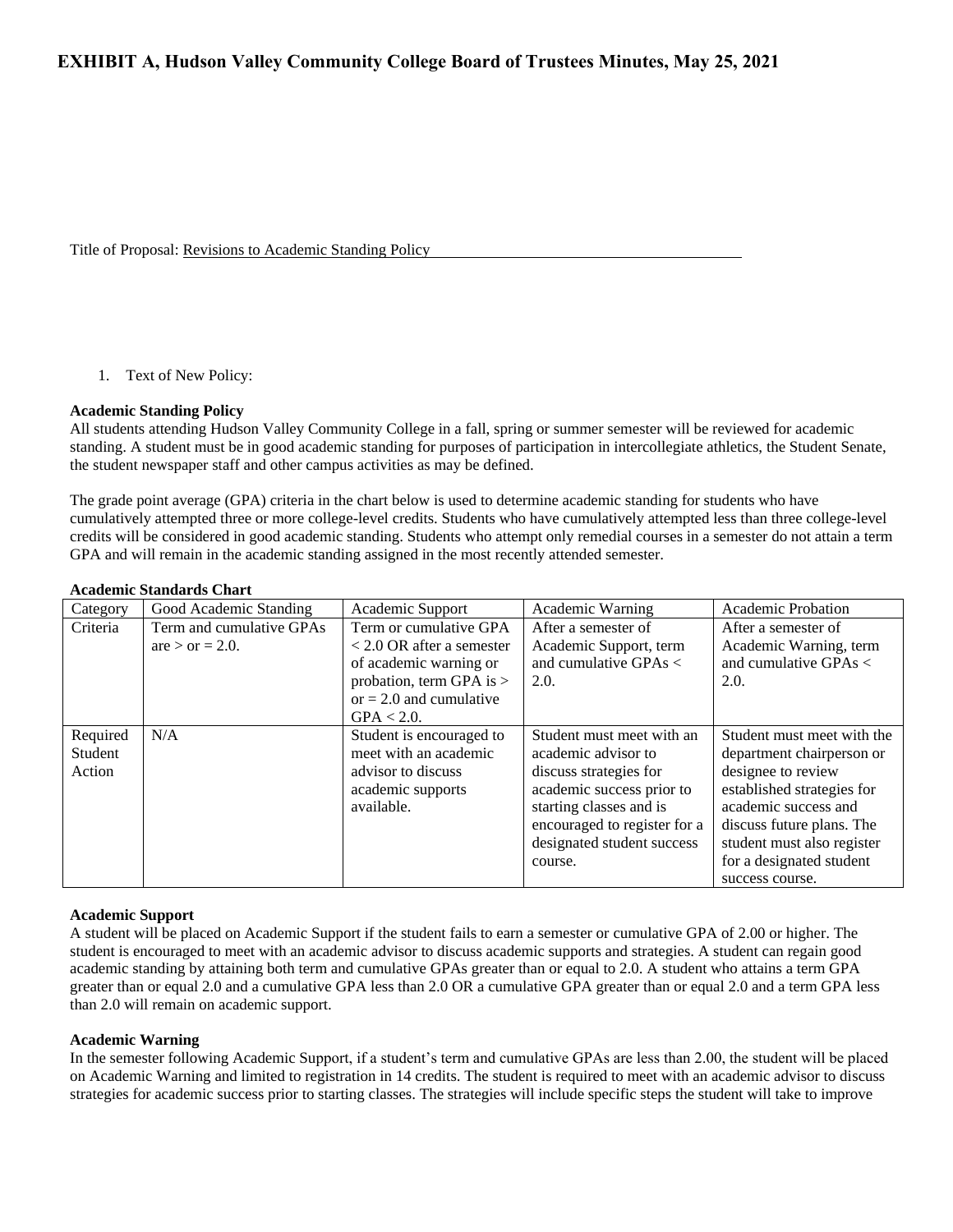academic performance and must be completed prior to attending classes in the subsequent semester. The student is also encouraged to register for a designated student success course aimed at improving academic performance.

A student can regain good academic standing by attaining both term and cumulative GPAs greater than or equal 2.0. A student who attains a term GPA greater than or equal 2.0 and a cumulative GPA less than 2.0 will be placed on academic support.

#### **Academic Probation**

In the semester following Academic Warning, if a student's term and cumulative GPAs are less than 2.00, the student will be placed on Academic Probation and limited to registration in 8 credits. The student is required to meet with the department chairperson or designee to review established strategies for academic success and discuss future plans. The student is also required to register for a designated student success course aimed at improving academic performance. A student on academic probation is encouraged to consider and discuss all options including, but not limited to:

- pursue a different academic program;
- repeat courses to improve GPA;
- consider pursuing a Fresh Start.

A student can regain good academic standing by attaining both term and cumulative GPAs greater than or equal 2.0. A student who attains a term GPA greater than or equal 2.0 and a cumulative GPA less than 2.0 will be placed on academic support. A student will remain on academic probation, even after a period of non-enrollment, until attaining a term and/or cumulative GPA to qualify for good academic standing or academic support.

#### **Transition to Current Policy**

The above policy is effective in the Fall 2021 semester. Students returning to the College in Fall 2021 or thereafter with a status of academic probation, suspension or dismissal following his/her most recently attended semester will be considered in an academic support status, which will determine continued academic standing following the Fall 2021 semester.

#### **Academic Standing Appeals**

A student's academic standing is meant to provide support, and as such, cannot be appealed. However, a student may request a review for an increase of a registration credit limit by contacting the student's department chair or an academic advisor.

2. Text of Current Policy:

#### **Good Academic Standing**

All students attending Hudson Valley Community College will be reviewed for good academic standing. To be in good academic standing, a student must meet or exceed the requirements specified in the retention table depicted below. In addition, a student must be in good academic standing for purposes of veteran's benefits, federal and state financial aid, participation in intercollegiate athletics, the Student Senate, the student newspaper staff, the college theatrical group, Yearbook staff, Peer Information Center and other campus activities as may be defined.

#### **Retention Table**

|                    |                    |                     |                    | Good Academic Standing |
|--------------------|--------------------|---------------------|--------------------|------------------------|
| Total credit hours | Academic Dismissal | Academic Suspension | Academic Probation | No Probation           |
| Attempted          |                    |                     |                    |                        |
| 3-18.99            |                    | less than .5        | .5 to 1.29         | $ 1.30\rangle$         |
| 19-36.99           | less than 1.0      | 1.0 to 1.29         | 1.3 to 1.69        | 1.70                   |
| 37-48.99           | less than 1.3      | 1.3 to 1.69         | 1.70 to 1.99       | 2.00                   |
| $49+$              | less than 1.7      | 1.7 to 1.89         | 1.90 to 1.99       | 2.0                    |

#### **Probation**

A student will be placed on academic probation at the end of a term in which the student's cumulative grade point average falls below that which is required according to the Retention Table. A student placed on academic probation must meet with his/her department chairperson or faculty advisor to develop an Academic Intervention Plan prior to attending the following term. As part of the plan, previous coursework, academic strategies, available resources and course selection will be discussed. The plan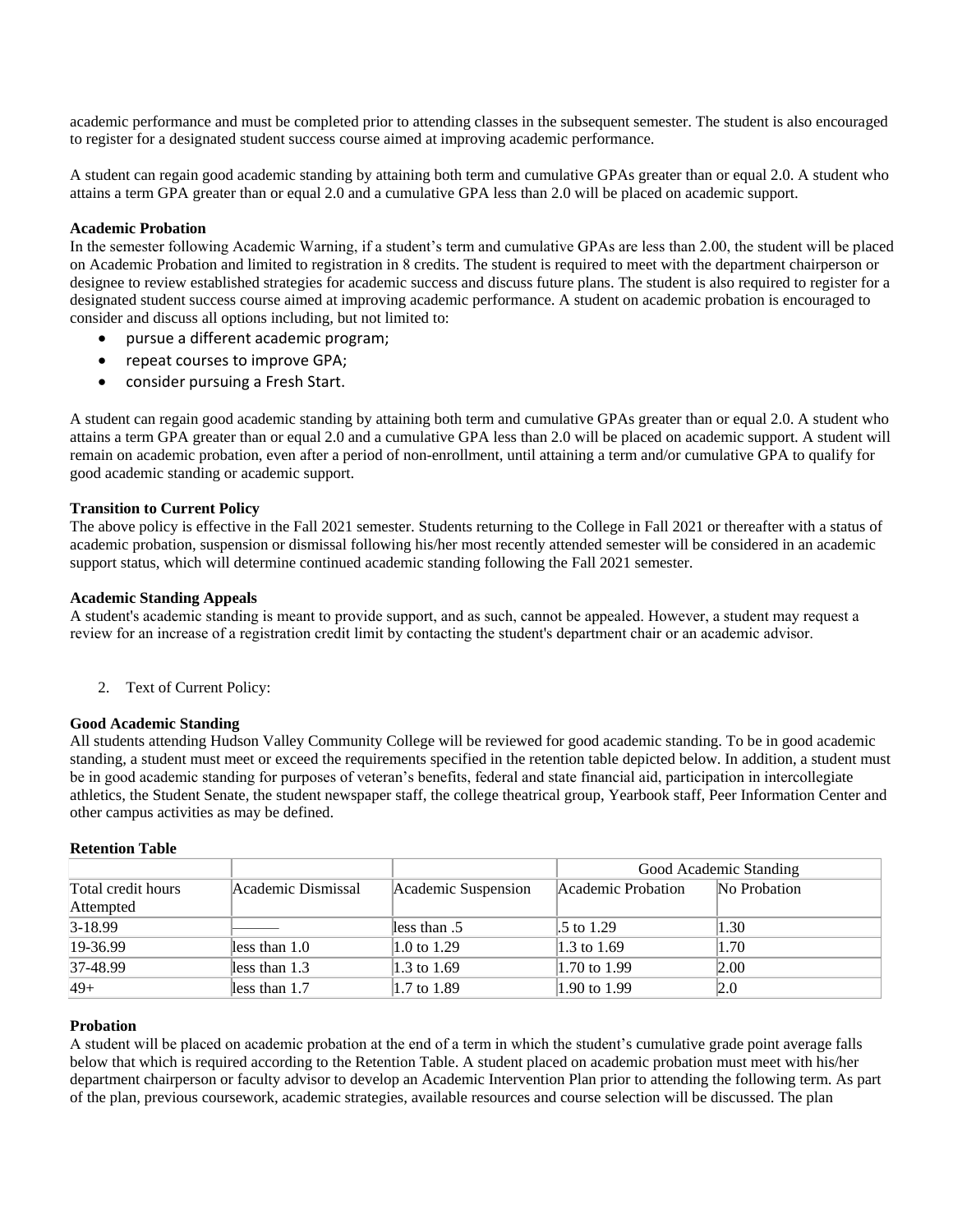represents an agreement signed by both the student and advisor. In addition, a student on academic probation may not enroll for more than 14 credits, unless the student is enrolling in his/her last term to meet graduation requirements.

A student who raises his/her cumulative grade point average to the required level, as designated on the Retention Table, will be removed from academic probationary status.

#### **Suspension**

A student will be placed on academic suspension at the end of a term in which the student's cumulative grade point average falls below that which is required according to the Retention Table. A student who is subject to suspension is removed from matriculated status but may return as a non-matriculated student.

A student placed on academic suspension must meet with his/her department chairperson or academic advisor to discuss future academic goals. Such a student may be restricted by the department chairperson as to the number of credits for which the student will be allowed to register.

The student placed on academic suspension also may use the services of the college's Center for Careers and Transfer for additional career counseling.

After correcting his/her cumulative grade point average deficiencies or after not registering for two consecutive terms (fall, spring, summer), the suspended student may seek readmission.

#### **Dismissal**

A student will be placed on academic dismissal at the end of a term in which the student's cumulative grade point average falls below that which is required according to the Retention Table. A student subject to dismissal is removed from matriculated status and cannot register for any credit or credit equivalent courses at the college.

After one full term the dismissed student may return on a non-matriculated basis. After correcting his/her cumulative grade point average deficiencies or after not registering for two consecutive terms (fall, spring, summer), the dismissed student may seek readmission.

#### **Waiver of Good Academic Standing Requirements**

Understanding there may be extenuating circumstances which have caused a student to lose good academic standing, the college provides the opportunity for a student to request a waiver of these standards. Such a waiver will be granted only if the student's situation is viewed as an exceptional or extraordinary case, meaning, the circumstances preventing the student from meeting the requirements were highly unusual and most probably out of the student's control. The student must be an otherwise serious and successful student.

If the student feels his/her situation warrants use of the one-time only waiver of good academic standing requirements, the application process is begun in the Wellness Center/Counseling Services, located in the Siek Campus Center, Suite 270.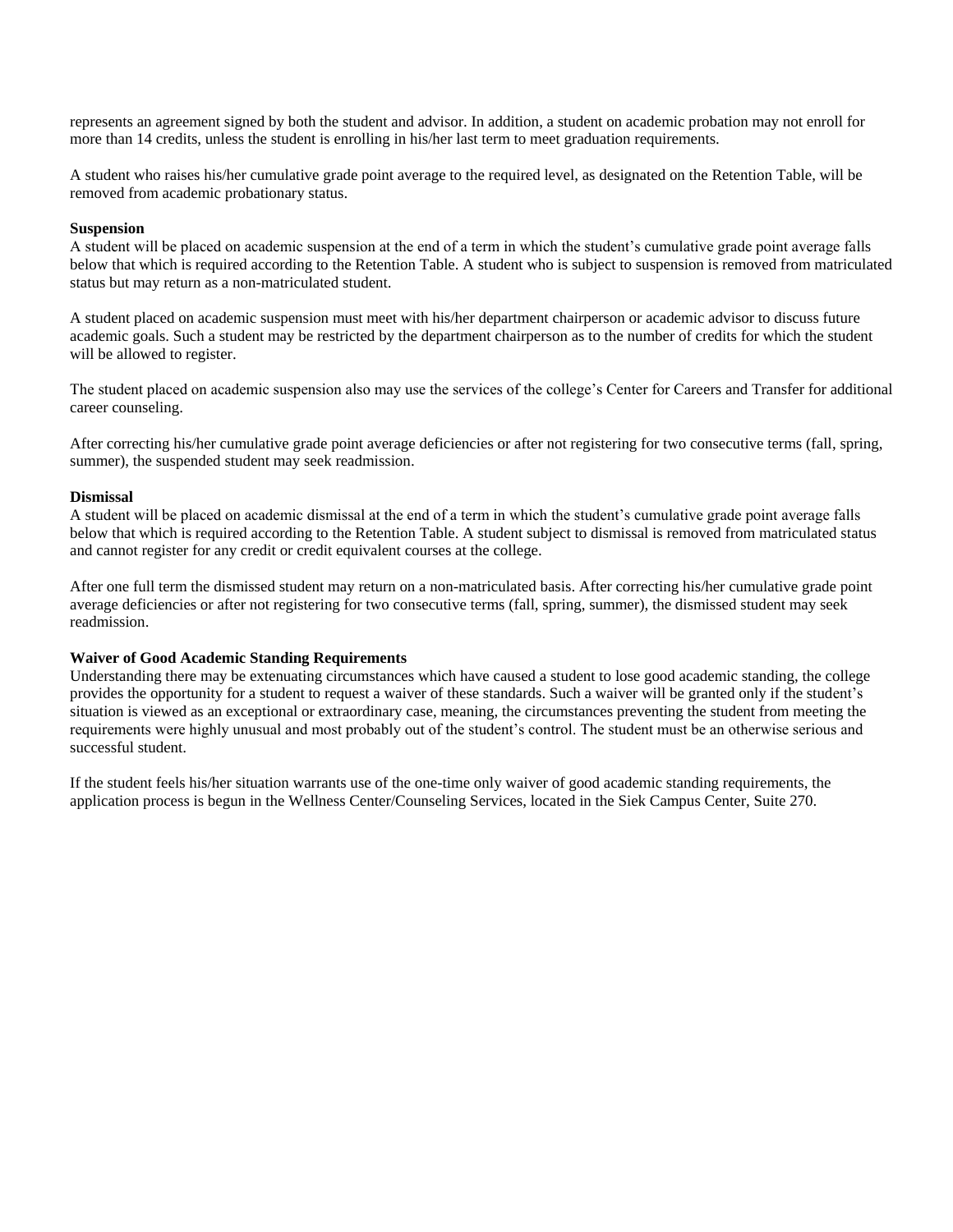### **EXHIBIT B, Hudson Valley Community College Board of Trustees Minutes, May 25, 2021**

## **Satisfactory Academic Progress Standards Revisions:**

| Standards of Satisfactory Academic Progress for Determining Continuing Eligibility for |                                                                            |  |                                                                   |  |  |
|----------------------------------------------------------------------------------------|----------------------------------------------------------------------------|--|-------------------------------------------------------------------|--|--|
|                                                                                        | <b>Federal Title IV Student Aid</b>                                        |  |                                                                   |  |  |
|                                                                                        | <b>Minimum Academic Progress Requirements</b>                              |  |                                                                   |  |  |
|                                                                                        | Associate's Degree / Certificate Programs                                  |  |                                                                   |  |  |
|                                                                                        | <b>Satisfactory Academic Progress</b>                                      |  |                                                                   |  |  |
|                                                                                        | Qualitative                                                                |  | Quantitative                                                      |  |  |
| Overall<br><b>Attempted</b><br>Credit<br><b>Hours</b>                                  | <b>Minimum</b><br><b>Cumulative Grade</b><br><b>Point Average</b><br>(GPA) |  | <b>Percentage of Overall</b><br><b>Credits Hours</b><br>Completed |  |  |
| <b>AND</b>                                                                             |                                                                            |  |                                                                   |  |  |
| $3 - 18.99$                                                                            | 1.0                                                                        |  | 50%                                                               |  |  |
| 1.3<br>60%<br>$19 - 35.99$                                                             |                                                                            |  |                                                                   |  |  |
| $36 - 47.99$                                                                           | 1.7<br>67%                                                                 |  |                                                                   |  |  |
| $48+$                                                                                  | 2.0<br>67%                                                                 |  |                                                                   |  |  |

- Remedial classes are not included in SAP calculations.
- All attempts of any course will be included in the calculation of 150% maximum timeframe and Percentage of Credit Hours Completed.
- All incomplete grades must be submitted within 30 days of the start of the next enrollment term.
- The number of overall attempted credit hours is the sum of all attempted credit hours at Hudson Valley Community College including College in the High School coursework and all transfer credit hours accepted by the college.
- The Percentage of overall credits earned will be rounded to the nearest percentage (i.e. .745 will be rounded up to .75 but .744 will be rounded down to .74)

### **Eligibility for Federal Student Aid**

All students must meet specified criteria in order to be eligible for Title IV Federal Student Assistance, which includes Federal Pell Grants, Federal Supplemental Educational Opportunity Grants, Federal Student Loans, the Federal Work-Study Program, and the Federal Parent Loan for Undergraduate Students. The criteria that students must meet to be eligible for Title IV student aid are the same criteria all HVCC students must adhere to in terms of institutional academic policies and, specifically, academic progress requirements.

The evaluation criteria are the following:

- 1. Appropriate minimum cumulative grade point average
- 2. Successful accumulation of credits toward a degree.
- 3. Receipt of a degree within the prescribed time limit for the student's program.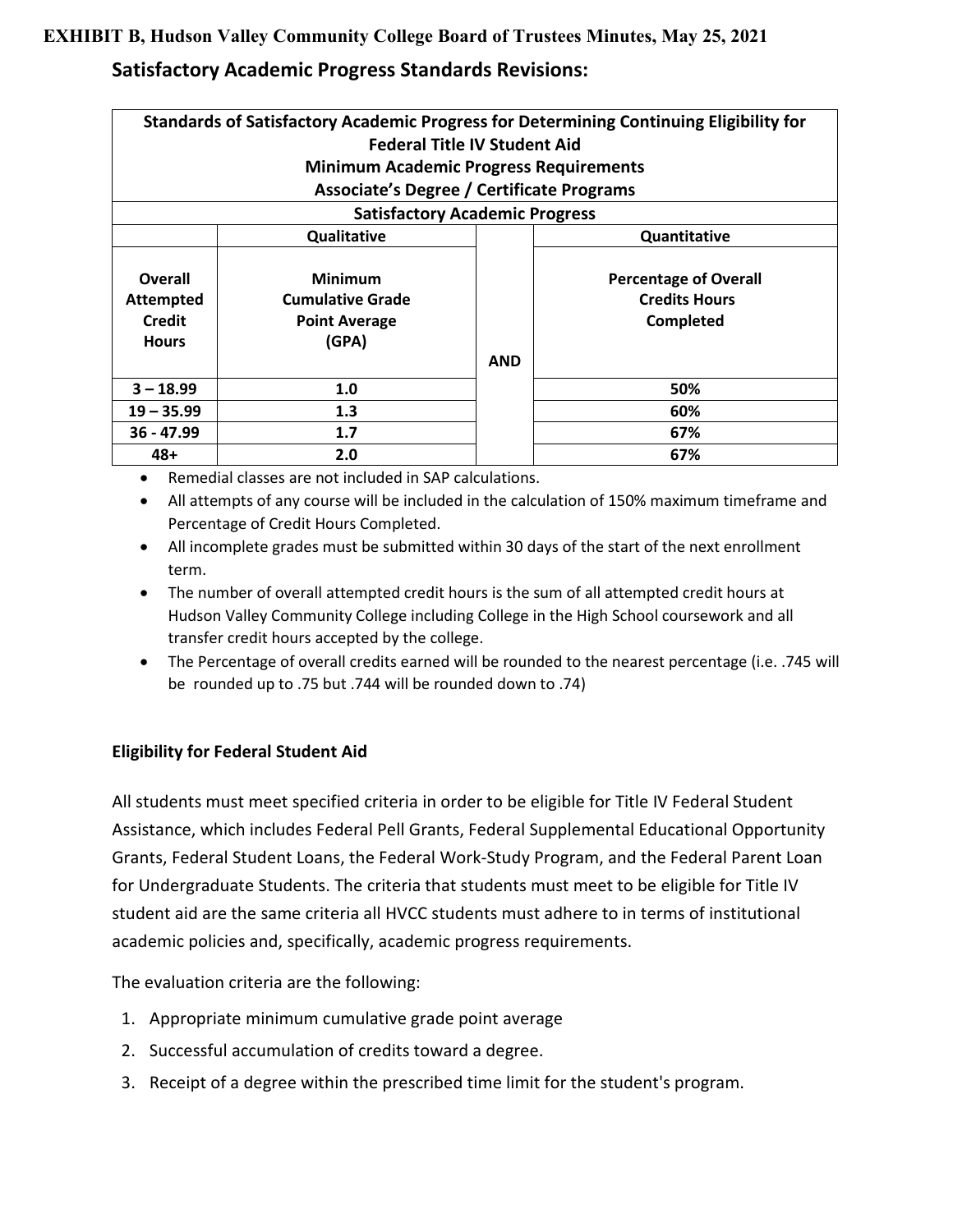### **1. Cumulative Grade Point Average**

In order to remain eligible for Title IV Federal Student Aid, a student must meet the minimum cumulative grade point average requirements of the above chart that coincide with their overall attempted credit hours.

### **2. Pace of Progression**

Federal student aid (Title IV) eligibility is also related to the ratio of credit hours completed versus credit hours attempted. This component of eligibility is referred to as Pace of Progression or Pursuit of Program. Pursuit of Program is defined as: the cumulative number of credit hours completed divided by the cumulative number of credit hours attempted. This equation is tied back into the overall credits needed to be earned to graduate for any degrees/certificate programs. Percentages are rounded up for this calculation. For example, a student completing courses at a rate of 66.5 to 66.9 percent will be considered to be completing courses at a 67 percent rate. Students receiving federal student aid from Title IV programs must be making progress towards their degree at the cumulative rates of completion as follows:

• 50% cumulative rate of completion for undergraduate first-year students.

### **(3-18.99 credits attempted).**

- 60% cumulated rate of completion for undergraduate second-year students. **(19-35.99 credits attempted).**
- 67% cumulative rate of completion for all other undergraduate class years

### **(36-47.99 credits attempted).**

• 67% cumulative rate of completion for all other undergraduate class years **(48+ credits attempted).**

### **3. 150% Maximum Timeframe**

To quantify academic progress, the college is required to set a maximum timeframe in which a student is expected to complete a program. At Hudson Valley Community College, the maximum timeframe cannot exceed 150 percent of the published length of the program, measured in credit hours attempted. For example, students in associate's degree programs where the published length of the program is 60 credit hours can receive federal student aid through the point when they reach 90 attempted hours (one and one-half times the published length of program). The maximum timeframe evaluation for transfer students will consider both those credits attempted at Hudson Valley Community College and those accepted as transfer credit by the college.

### **Title IV Aid: Satisfactory Academic Progress Review Process**

All students will be reviewed for Satisfactory Academic Progress by the College at the end of each term of enrollment in order to comply with federal regulations. Standard evaluation terms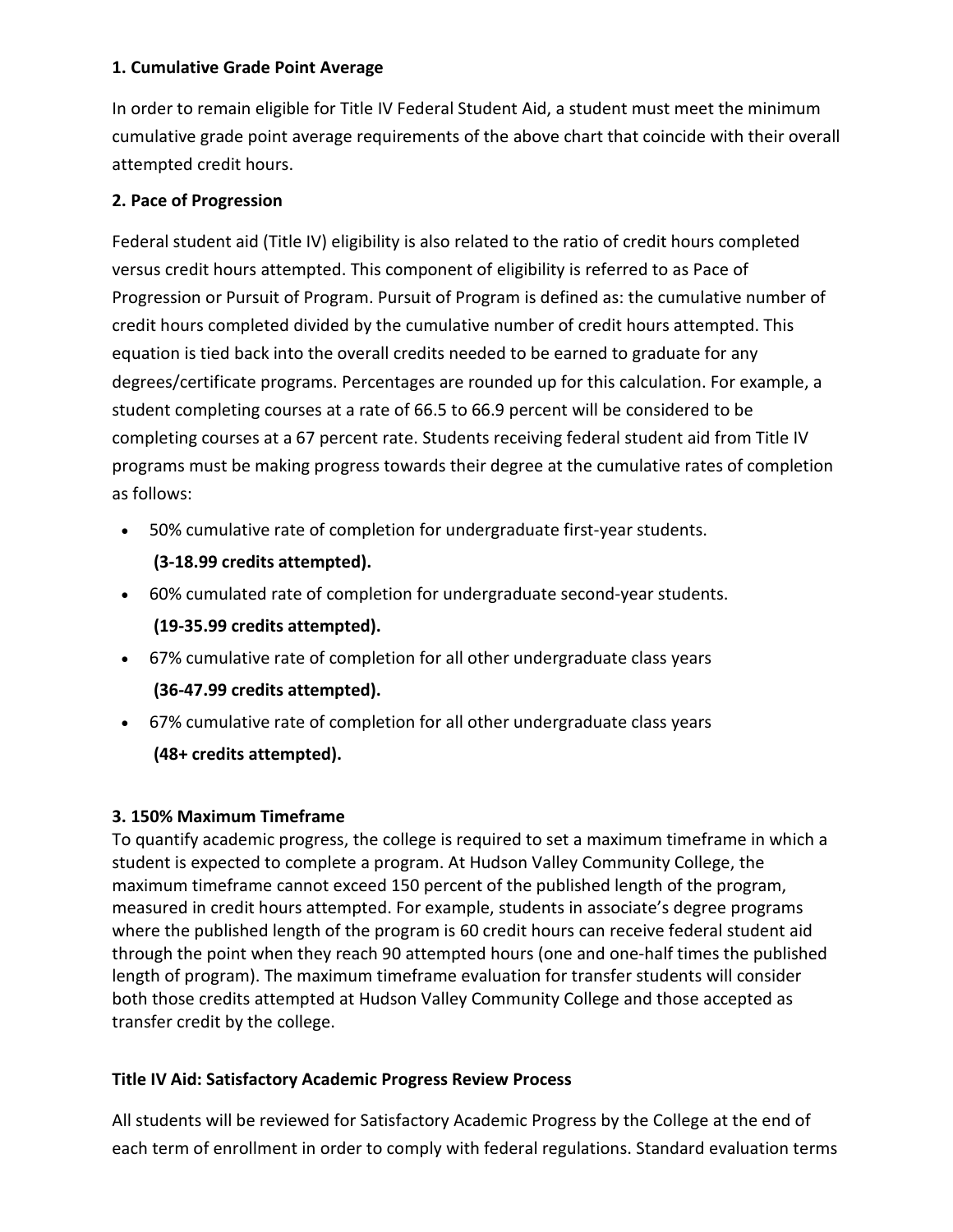are Fall, Spring, and Summer. Students who attend Intersession and wish to be evaluated for those terms will be reviewed on a case by case basis. This review will monitor a student's status in each of the three evaluation criteria. Based on this review, each student will be determined to be in one of four eligibility categories as noted below. Students will be notified of any change in status which affects eligibility for Title IV aid.

| MEETING SAP <sup>1</sup>                                                            | <b>FINANCIAL AID</b><br>WARNING <sup>2</sup>                                           | <b>FINANCIAL AID</b><br>DISMISSAL <sup>3</sup>                                                   | <b>FINANCIAL AID</b><br>PROBATION <sup>4</sup>                | <b>FINANCIAL AID</b><br>DISMISSAL <sup>3</sup>                                                                               |
|-------------------------------------------------------------------------------------|----------------------------------------------------------------------------------------|--------------------------------------------------------------------------------------------------|---------------------------------------------------------------|------------------------------------------------------------------------------------------------------------------------------|
| Student meets both<br><b>Qualitative AND</b><br>Quantitative<br><b>Measurements</b> | Student does not meet<br><b>Qualitative AND</b><br>Quantitative<br><b>Measurements</b> | Student does not<br>meet Qualitative and<br>Quantitative<br>Measurements after<br>Warning term.* | Student<br>successfully<br>appeals loss of<br>financial aid** | Student failed to<br>meet SAP after<br>probationary term<br>or did not meet<br>requirements<br>specified in<br>academic plan |
| <b>AID ELIGIBLE</b>                                                                 | <b>AID ELIGIBLE</b>                                                                    | <b>INELIGIBLE</b>                                                                                | <b>AID ELIGIBLE</b>                                           | <b>INELIGIBLE</b>                                                                                                            |

\*Students may submit appeal to attempt to regain eligibility for aid

\*\*Students are placed on Financial Aid Probation for one payment period. Probationary period may be extended if student cannot regain SAP within one payment period defined by Academic Plan – Academic Plan only required if student is not expected to meet SAP requirements within one payment period.

### **Financial Aid Status Categories**

- 1. **Eligible**  meeting Satisfactory Academic Progress Requirements and eligible for Title IV aid.
- 2. **Financial Aid Warning** not meeting Satisfactory Academic Progress Requirements at the end of the previous term, but still eligible for Title IV aid.
- 3. **Financial Aid Dismissal** Not meeting Satisfactory Academic Progress Requirements and not eligible for Title IV aid.
- 4. **Financial Aid Probation** Not meeting Satisfactory Academic Progress Requirements but eligible for Title IV aid based on an approved appeal and an approved academic plan if student is unable to mathematically regain eligible status within one payment period.

### **Eligible**

Students will be determined to be in the eligible category when meeting the calculated Cumulative Grade Point Average, Pace of Progression, and Maximum Timeframe requirements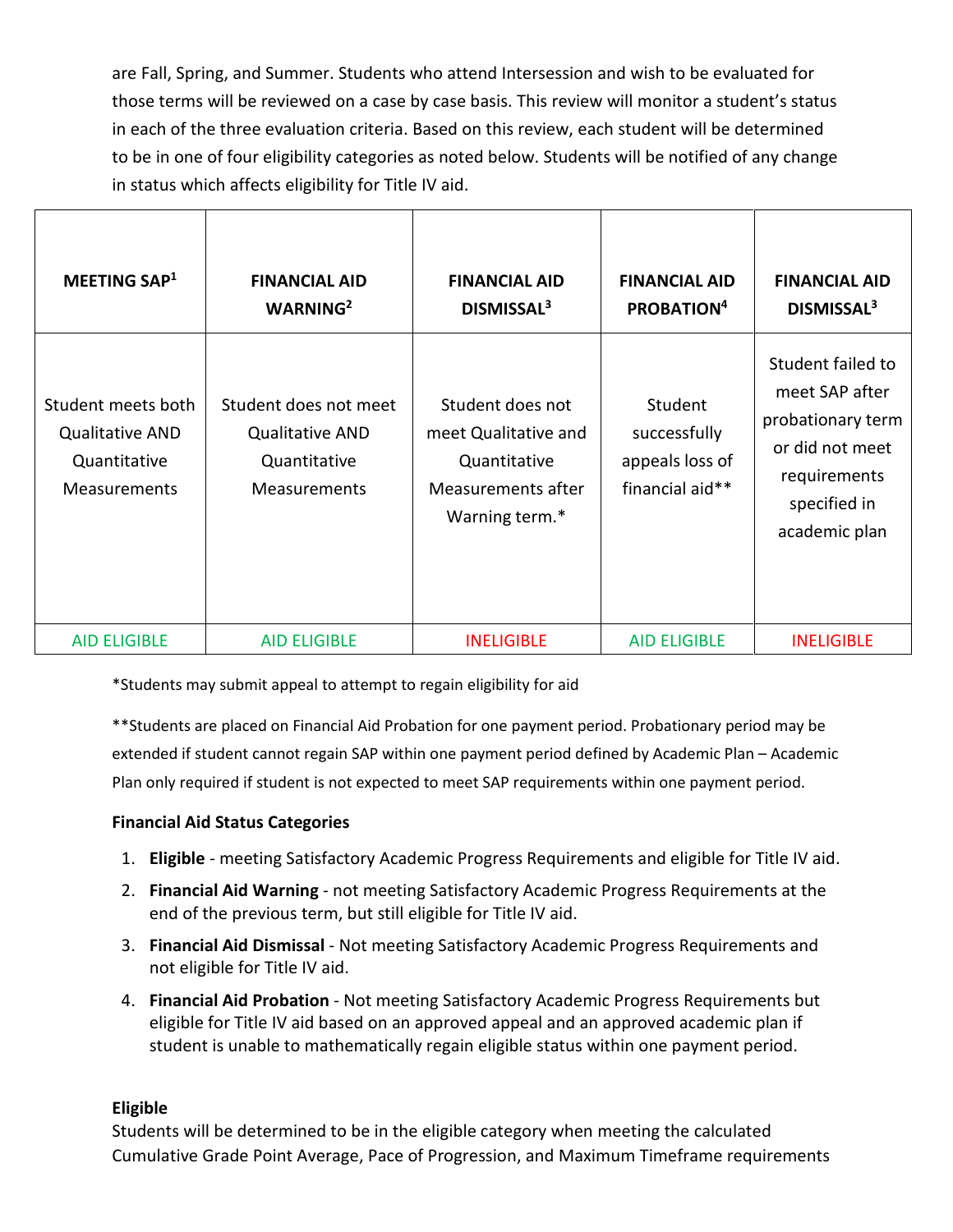or when previously on Financial Aid Probation and currently working under and meeting all conditions of an approved academic plan.

### **Financial Aid Warning**

Eligible students who are not meeting any one of the Satisfactory Academic Progress Requirements at the end of a term will automatically be placed in a status of Financial Aid Warning. Students placed in this status will remain eligible for one additional semester of Title IV aid.

### **Financial Aid Dismissal**

Students already in a status of Financial Aid Warning will be placed in the Dismissal category if any of the following conditions are met at the time of review:

- The student is not meeting the Pace of Progression requirements.
- It has been determined that the student is no longer able to complete the degree requirements within the maximum timeframe as outlined in an Academic Plan. Note that this is not the point at which the student has attempted the maximum allowed credit hours.
- The student is not meeting the Grade Point Average Requirements.

### **Financial Aid Probation**

### **Financial Aid Appeals**

Students in the Ineligible category may appeal that status based on extenuating circumstances such as the death of a relative, an injury or illness of the student, family difficulties, such as divorce or illness, interpersonal relationship issues, difficulty balancing work, athletics, family responsibilities, etc., and school; and financial difficulties or other special circumstances. Appeals must be submitted in writing to the Financial Aid Office to be reviewed by the Waiver Committee and must include the following:

- Why the student failed to make progress toward the degree
- What has changed that will allow the student to make progress
- Documentation supporting the information included in the appeal. Such documentation could include, but is not limited to, communication from doctors, counselors, or other service providers, police reports, confirmation of use of academic support services, medical records, signed statements from third parties knowledgeable of the situation, etc.

If an appeal is approved, the student will be placed on Financial Aid Probation status and will regain eligibility for Title IV aid. Students on Financial Aid Probation may receive Title IV aid for one semester if it is determined that the student should be able to meet all Satisfactory Academic Progress requirements by the end of that semester. If it is determined that the student will not be able to meet all Satisfactory Academic Progress requirements by the end of one semester, an academic plan can be developed to allow for additional semesters of eligibility as indicated in that plan. Students without an approved academic plan who do not meet all Satisfactory Academic Progress requirements after one semester of Financial Aid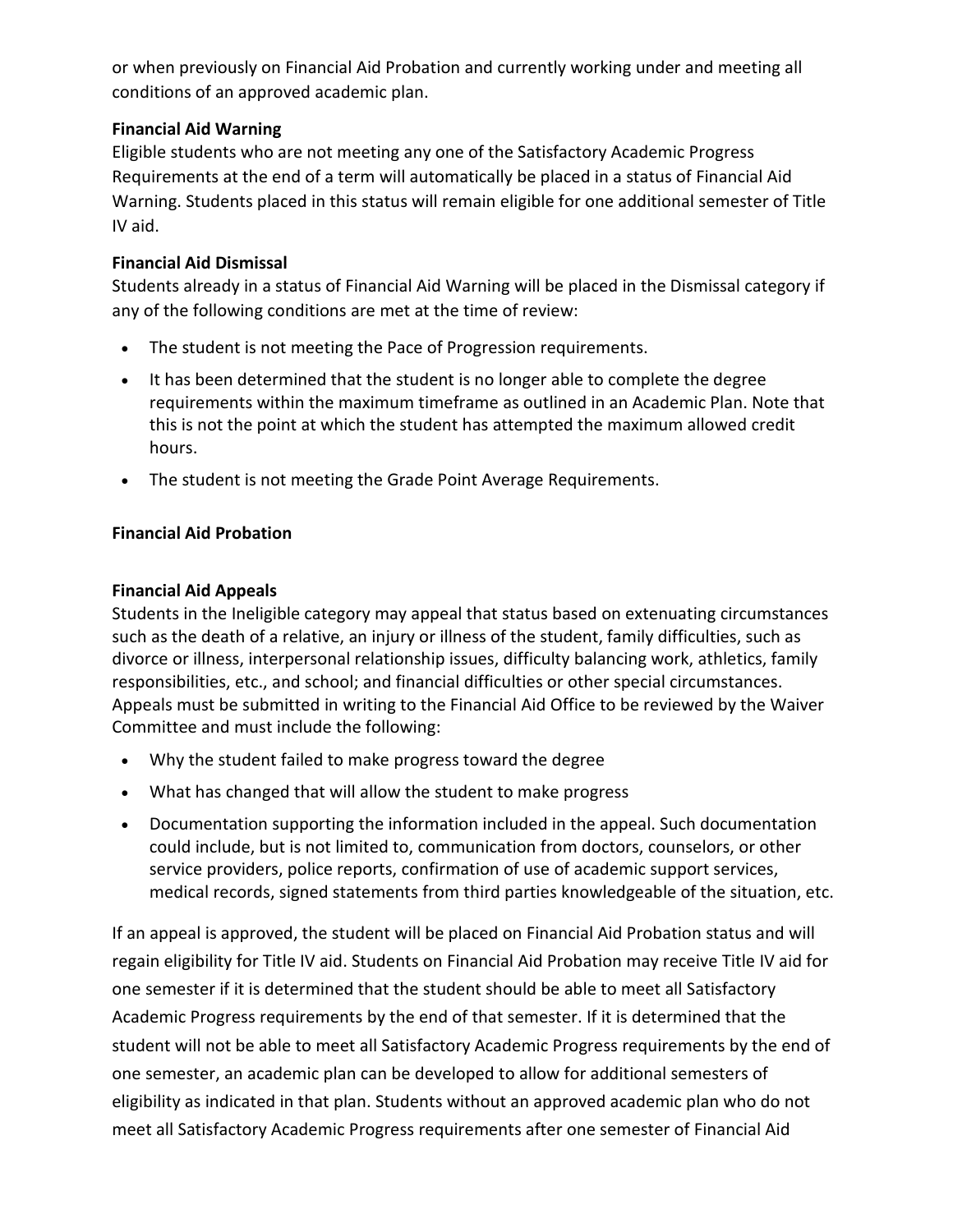Probation will be again placed in the Ineligible category. Additional appeals are allowed as long as the circumstances are not identical to those that were used for a previous appeal.

### **Academic Plan**

Students in Financial Aid Probation status who will not meet all Satisfactory Academic Progress requirements within one semester may regain Title IV aid eligibility by developing and following a specific academic plan. The need for an academic plan will be determined during the appeal process. Students in need of an academic plan will need to submit a plan proposal which specifies the following:

- The specific date or scheduled time when the plan will end and the student should be meeting all Satisfactory Academic Progress requirements.
- The cumulative GPA which must be reached or maintained each semester such that the cumulative GPA will be meeting the minimum progress requirements when the plan ends.
- Any changes made to the maximum number of credits which can be attempted.
- The percentage of attempted credits which must be successfully completed each semester such that the Pace of Progression will be meeting the minimum progress requirements (or the new requirements established in the plan) when the plan ends.
- Other requirements deemed necessary which are related to the circumstances of the student's successful appeal.

Students who are successfully following all conditions of an approved Academic Plan will be considered eligible for Title IV aid.

The Academic Plan submitted must be completed with your Academic Department.

### **Denied Appeals:**

Students who are denied SAP appeals may stay enrolled if other payment arrangements are made and charges have been accepted.

### **Deadlines for Appeals**

Appeals must be submitted no later than noon on the first day of classes for the term of its intended use. Please note: Pending results of an appeal will not prevent a drop for nonpayment. If an appeal is granted, processing time is necessary to compile a financial aid decision and authorize aid to your account.

### **Regaining Eligibility after Dismissal**

Students who lost eligibility and have exhausted appeal options must complete coursework without the use of financial aid. When the student attains the required completion rate/grade point average they will regain financial aid eligibility.